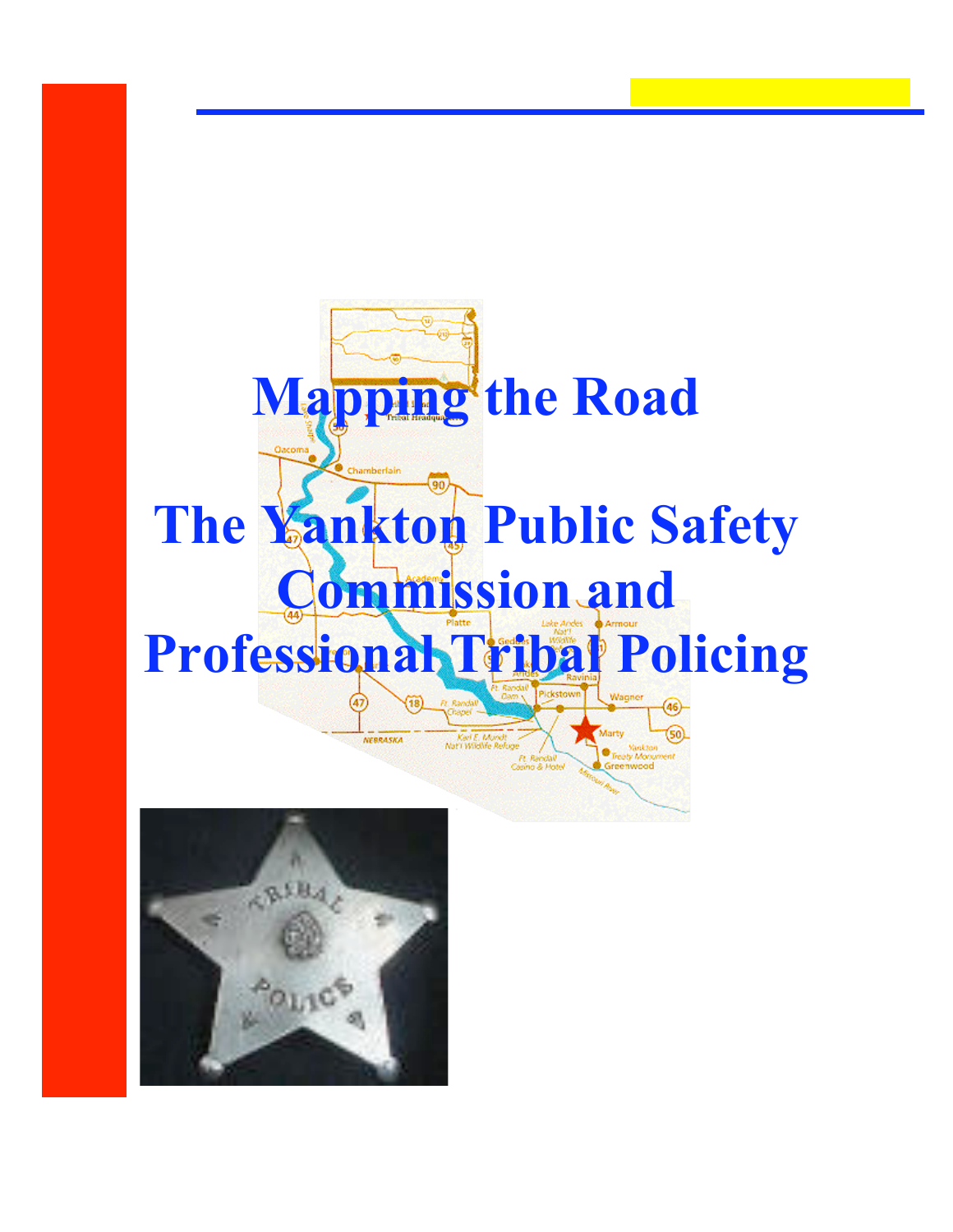# **Mapping the Road: The Yankton Public Safety Commission and Professional Tribal Policing**

| Presented to: | Tim Lake, Superintendent<br>Bureau of Indian Affairs |  |  |
|---------------|------------------------------------------------------|--|--|
|               |                                                      |  |  |
|               | Wagner, South Dakota                                 |  |  |
| Presented by: | Jesse Jannetta                                       |  |  |
|               | Candidate for Master in Public Policy, 2005          |  |  |
|               | John F. Kennedy School of Government, Harvard        |  |  |

University

Supervisor: Professor Joseph Kalt



**© 2003** Harvard University Native American Program

**The views expressed in this report are those of the author(s) and do not necessarily reflect those of the Harvard University Native American Program or Harvard University. For further information and reproduction permission, contact the Harvard University Native American Program at (617) 495-9918 or www.gse.harvard.edu/~nap.**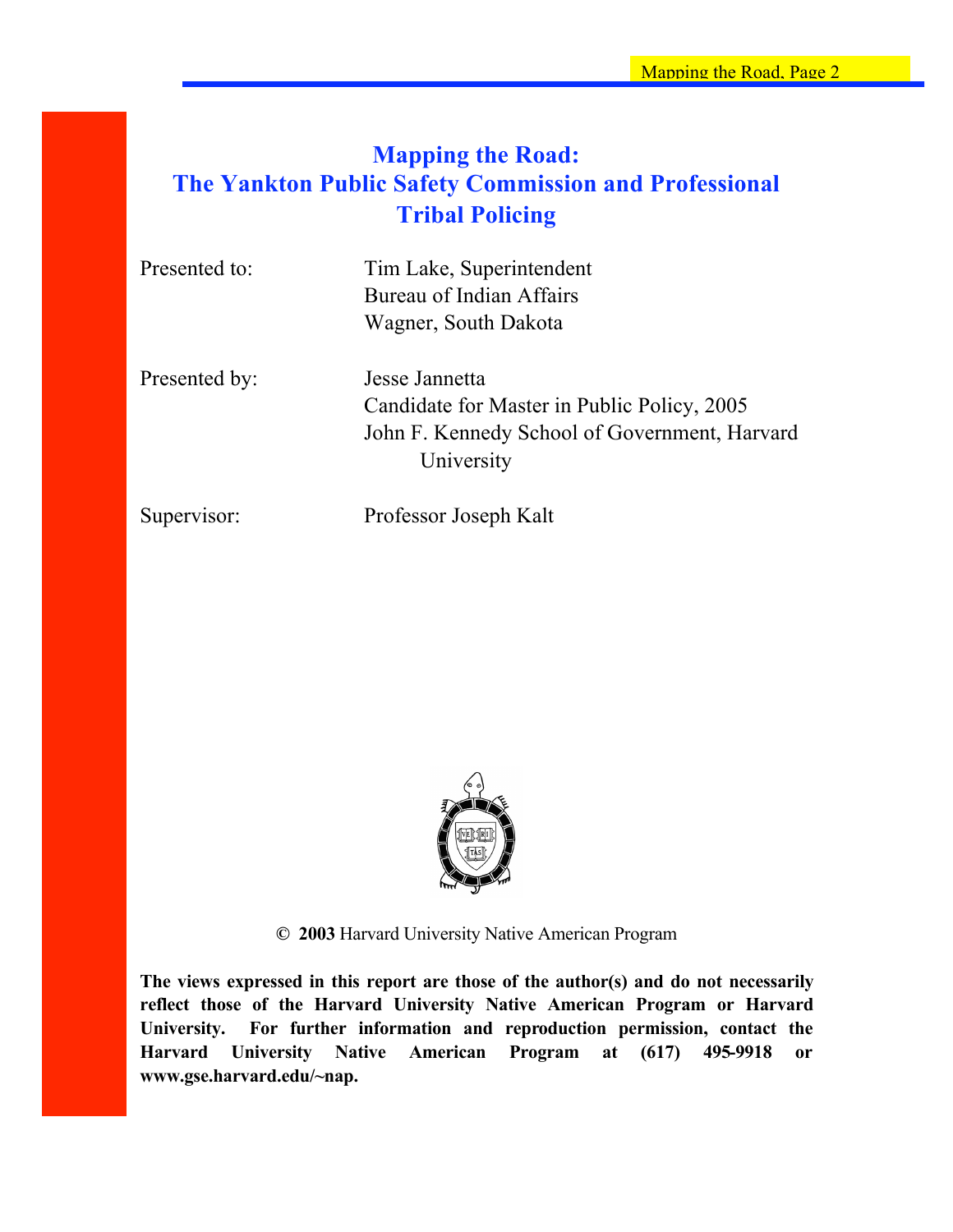# **Table of Contents**

| <b>Executive Summary</b>                                                                                          | $\overline{4}$ |
|-------------------------------------------------------------------------------------------------------------------|----------------|
| Current Status of Yankton Law Enforcement                                                                         | 6              |
| Mapping the Road: Tasks to Ensure Professional Policing                                                           | 9              |
| Criteria for Evaluating Options                                                                                   | 10             |
| Mission of the Public Safety Commission                                                                           | 12             |
| Responsibilities and Powers of the Public Safety Commission                                                       | 14             |
| Qualifications of the Public Safety Commissioners                                                                 | 17             |
| <b>Standards for Tribal Police Officers</b>                                                                       | 19             |
| Next Steps                                                                                                        | 20             |
| Appendices<br>A. Bay Mills Indian Community Tribal Officer Standards<br>B. Resources on Law Enforcement Structure | 23<br>23<br>26 |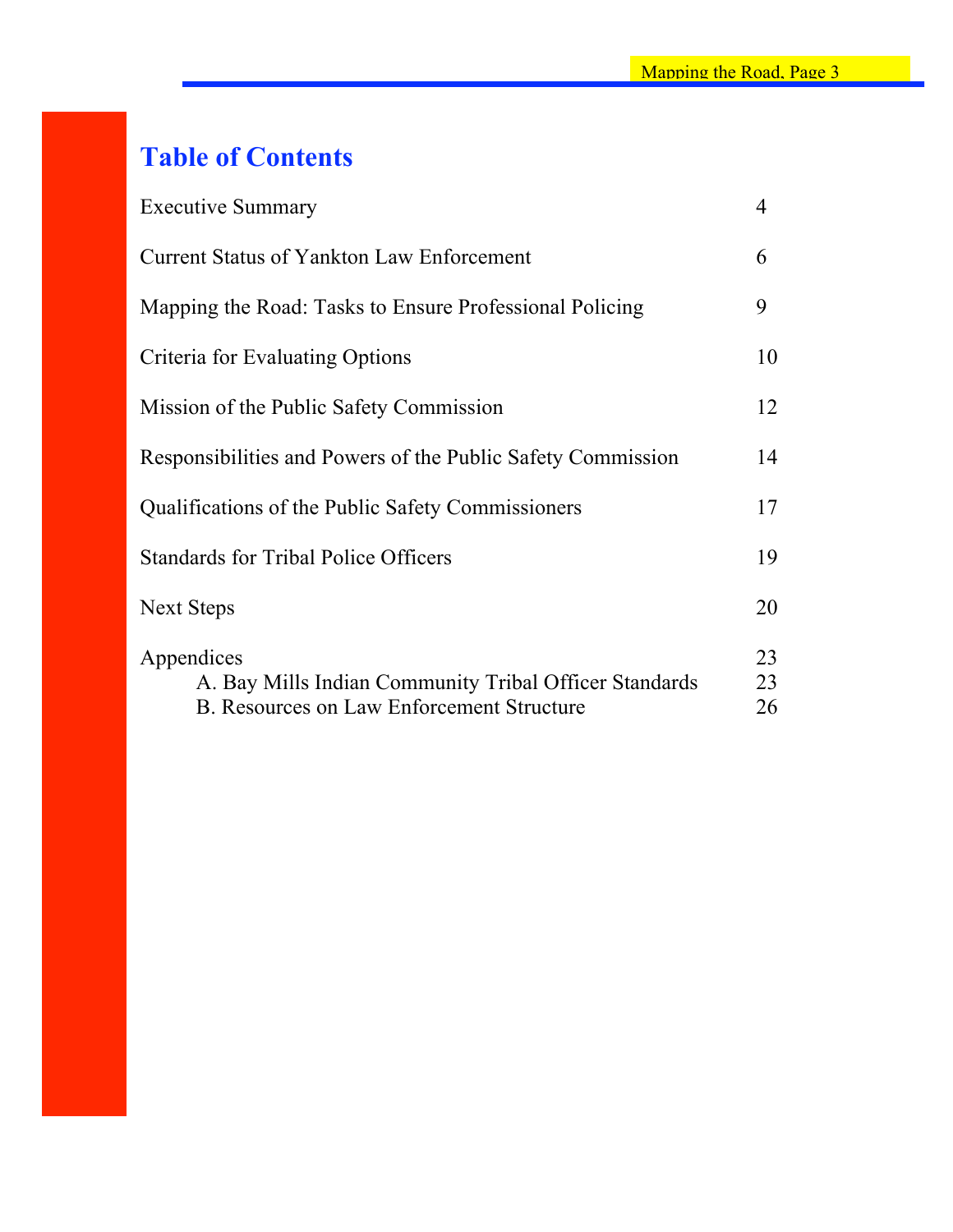# **Executive Summary**

The Yankton Sioux Tribe appointed 5 tribal members to sit on the Tribe's Public Safety Commission in January of 2004. The Commission is intended to exercise oversight of 5 tribal police officers that Yankton is contracting from the Bureau of Indian Affairs (BIA) as provided for under Public Law 93-638. The purpose and powers of the Commission have not yet been established, and this report is intended to assist in developing the Commission so that it plays a productive part in effective law enforcement for the Yankton community.

During my site visit, tribal members and BIA officials mentioned many goals, aspirations and concerns around the Yankton Tribe's move to assume responsibility for part of its own policing. One goal and concern that was repeated again and again was to maintain the officers' ability to work independently and professionally, to "keep politics out of it."

To keep politics out of policing, or any government activity, three conditions must be met:

"Committees work well when everyone does their jobs." -Yankton Tribal official

- 1. The roles and responsibilities of every party are clearly defined
- 2. Those roles and responsibilities are known and understood
- 3. All parties are held accountable for carrying out their roles and responsibilities

The challenge for the Public Safety Commission is to ensure that the commissioners know their jobs, that they are the right jobs to fulfill the Tribe's goals, and that they have the resources to achieve them.

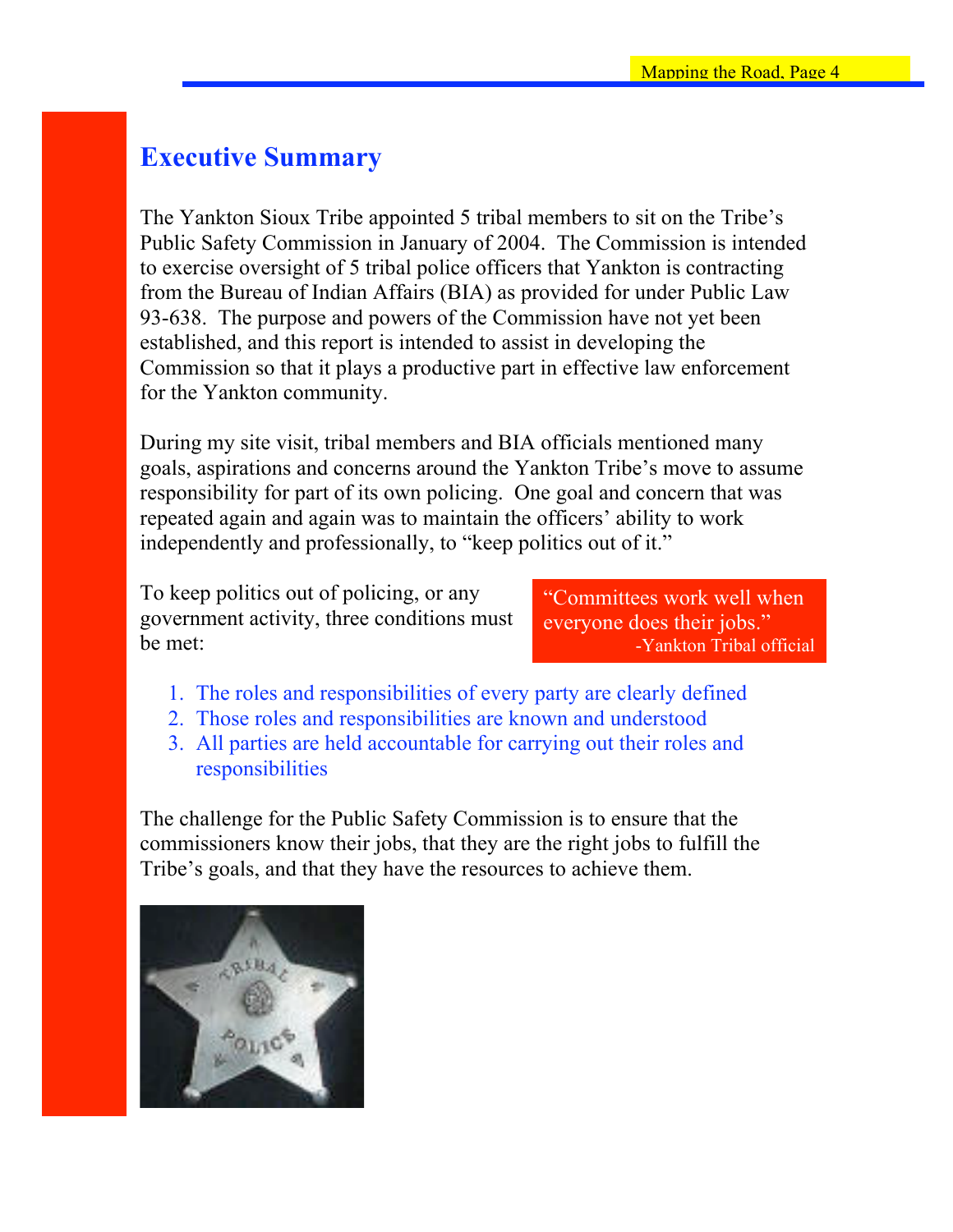

The four tasks in the diagram to the left are a roadmap of the process to create a Public Safety Commission that meets that challenge.

This report follows the road map, lays out the criteria for evaluating different ways of accomplishing the tasks, lists concrete steps to get the Commission started, and lists some helpful resources for

further guidance in shaping the Yankton police function as the Tribe moves toward its stated goal of assuming control of all law enforcement on its reservation.

> **"We're more than capable of handling it."**  -Yankton Business and Claims Committee member, on contracting

the entire police department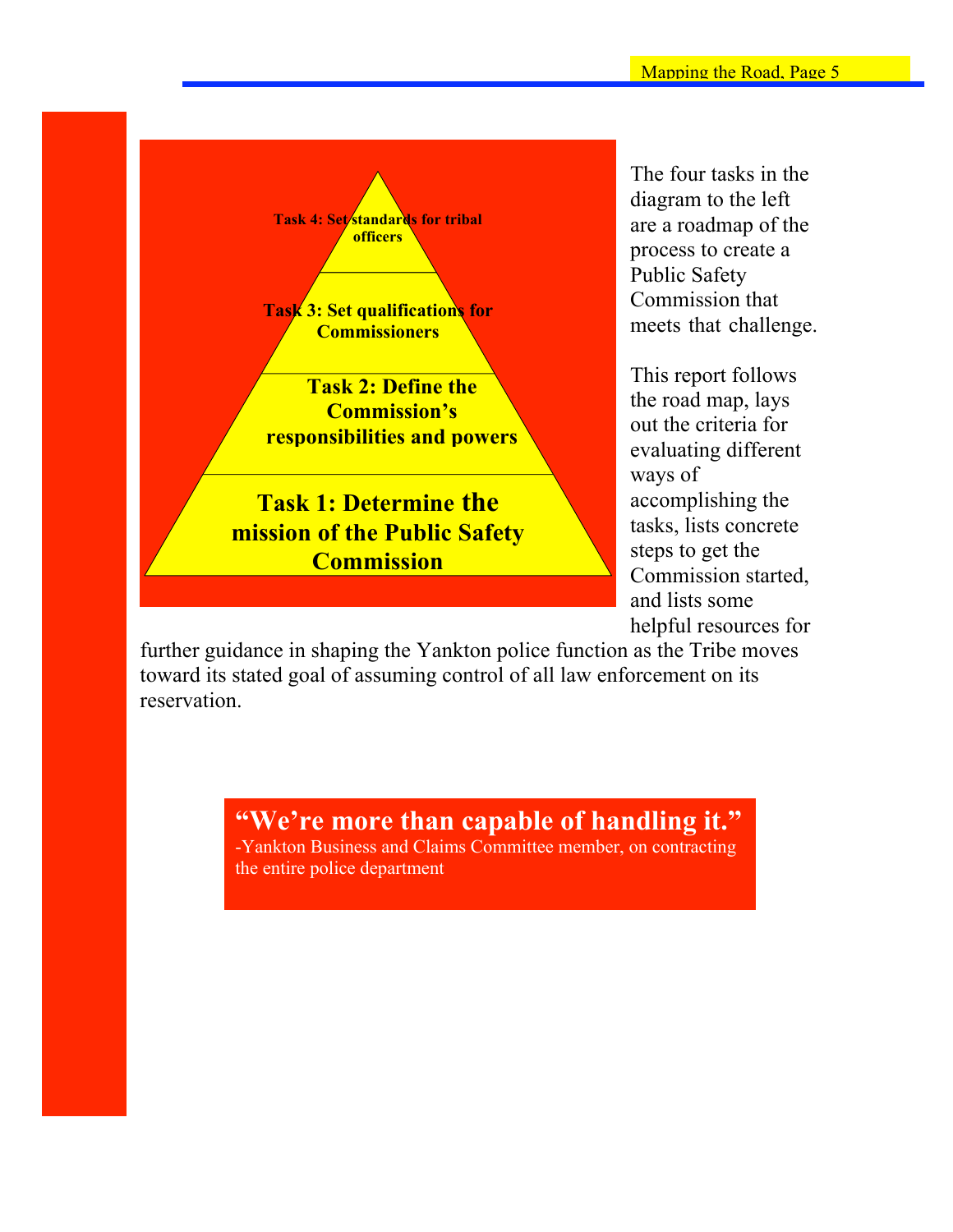# **Current Status of Yankton Law Enforcement**

In April of 2004, the Yankton Sioux Tribe ("The Tribe") submitted an application to contract 5 police officer positions from the Bureau of Indian Affairs (BIA) as provided for under Public Law 93-638. The Tribe had 5 tribal officers working within the BIA police department and paid for under a grant from the Community Oriented Policing Services (COPS) program, but the grant funding expired in January of 2004 and the officers were let go. The BIA has been unable to fill the resulting police vacancies, and the Yankton Sioux Tribe has moved to contract the 5 vacant positions and rehire the former tribal officers.

In preparation, the Yankton Sioux's elected governing council, the Business and Claims Committee, appointed 5 tribal members to sit on the Public Safety Commission. Although there is a general consensus that the Commission will have some oversight over the tribal officers, the exact purpose and powers of the Commission have not yet been determined, and the Commissioners had not met as of March.

## **Features of the Mixed Yankton Police Department**

- BIA management through BIA chief of police
- Tribal officers hired by and accountable to Yankton government
- Dispatch and detention function handled by Charles Mix County

The Tribe's Business and Claims Commission has stated its intention to move to contract the entirety of the law enforcement function from the BIA, but no concrete timetable has been set for this.

Both the BIA and the Tribe want law enforcement that is professional and independent. They hope that the Public Safety Commission will prevent the intrusion of tribal politics into the police, as has happened on the Pine Ridge and Rosebud Reservations. A Yankton Public Safety Commission existed in the past to exercise this function for the tribal officers employed under the COPS grant, but it eventually dissolved because it was unable to resolve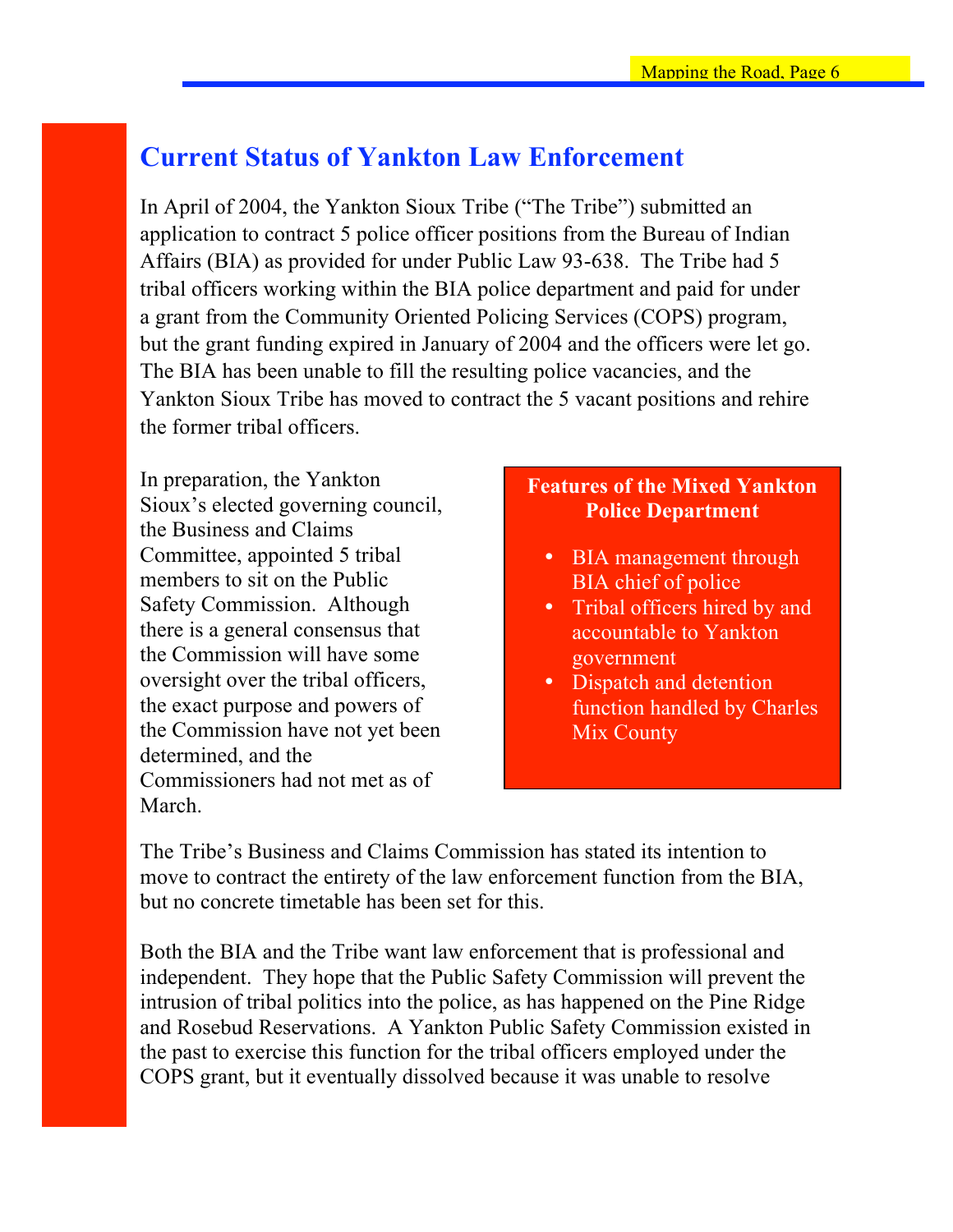differences with the Business and Claims Committee about the scope of its authority.

# Why might Yankton law enforcement be vulnerable to politicization?

Relationships between components of the Yankton law enforcement system are shown in the diagram below. Arrows indicate the direction of accountability.



The question marks indicated a relationship in which the responsibility of one entity to another has not been defined.

- $\triangleright$  The relationship between the Business and Claims Committee and the Public Safety Commission is undefined
- $\triangleright$  The relationship between the incoming tribal officers and both the Business and Claims Committee and the Public Safety Commission is undefined

This ambiguity invites politics into the policing process!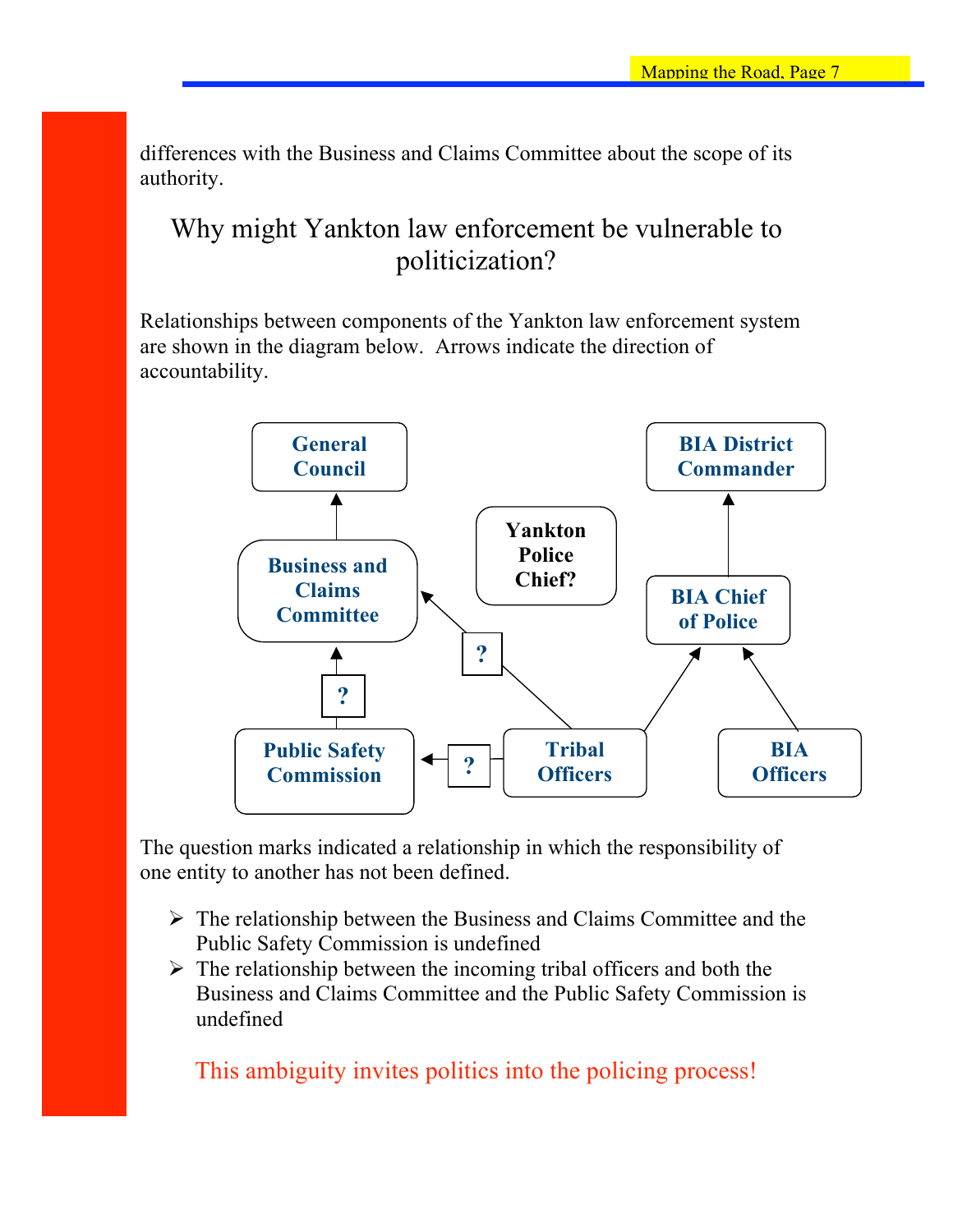What does this imply for the Public Safety Commission?

The Public Safety Commission must have a clearly defined place in the Yankton law enforcement system.

Otherwise, it will inject more politics into Yankton Law enforcement, not less.

### **Other Important Players**

**BIA** 

- BIA police chain of command is not accountable to Yankton
- This has been a source of dissatisfaction to the Tribe

Yankton Police Chief

- When the Tribe contracts the full police function, there will be a Yankton police chief
- The most successful tribal police departments have strong, independent police chiefs
- Space should be left for a strong Yankton police chief in the future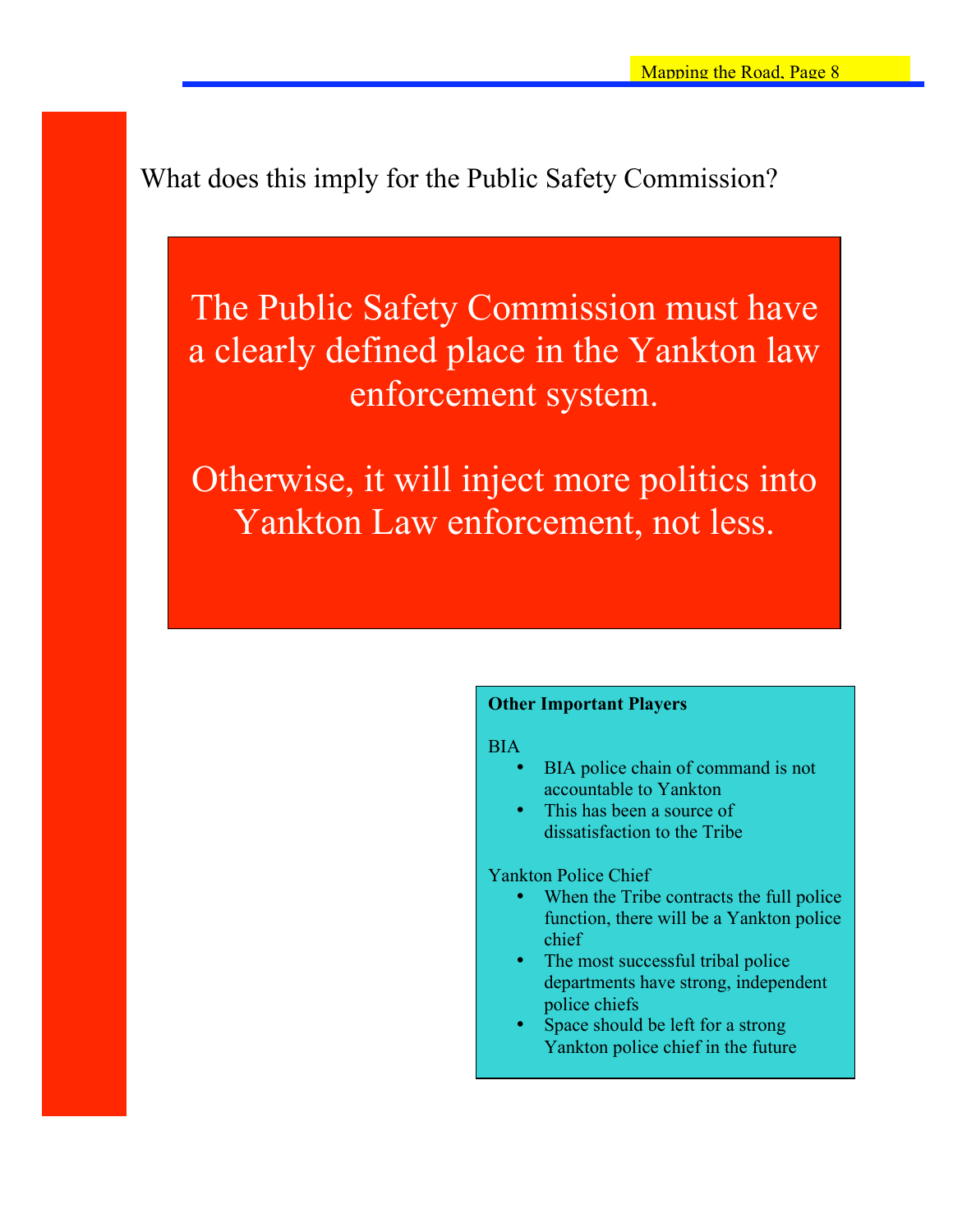# **Mapping the Road: Tasks to Ensure Professional Policing**

Creating a Public Safety Commission that upholds the independence and professionalism of the Yankton police involves carrying out 4 tasks. Establishing the Public Safety Commission's mission is the base, and sets the stage for the accomplishment of the other tasks.

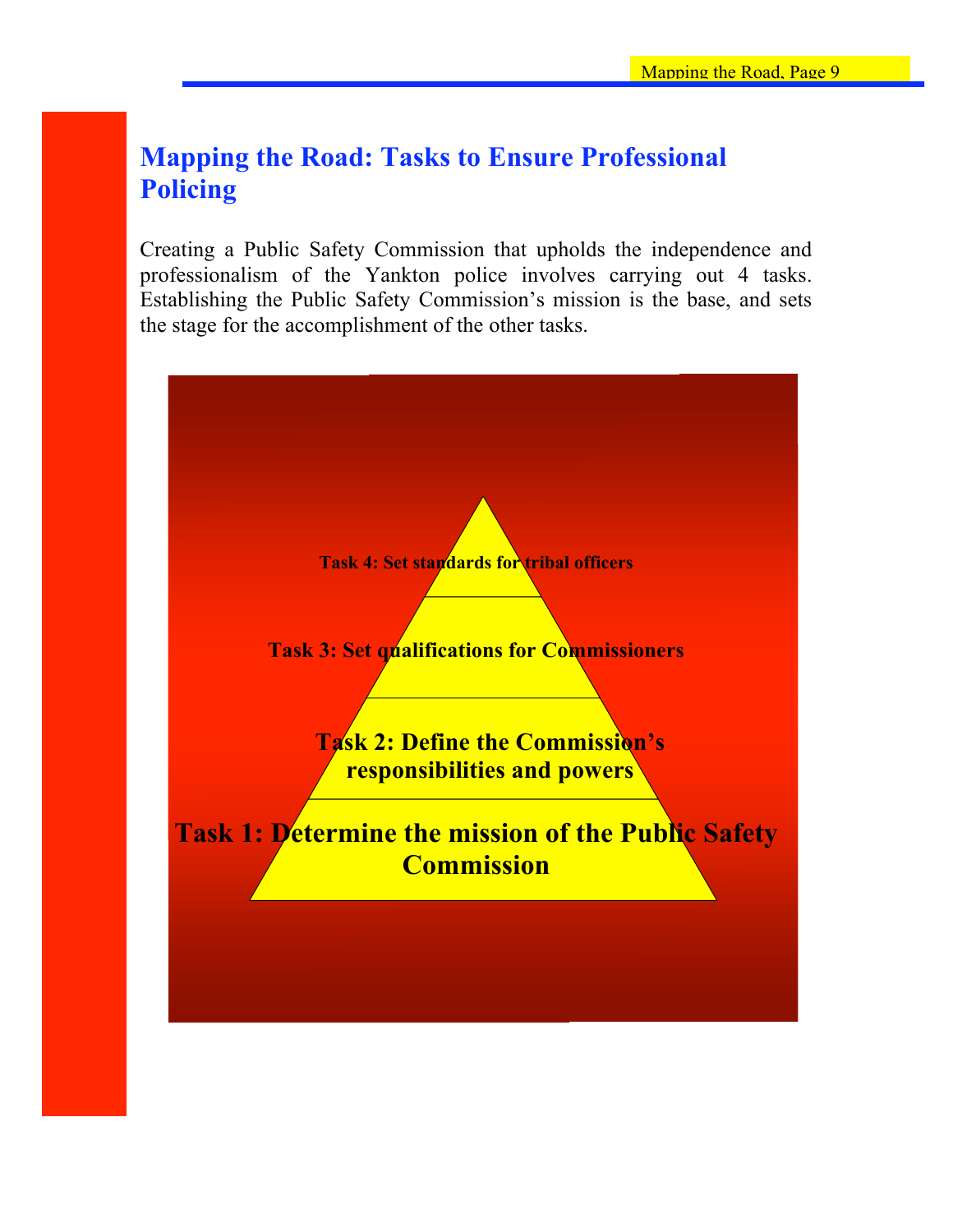# **Criteria for Evaluating Options**

Members of the Yankton Sioux Tribe want their tribal law enforcement to work toward three goals:

# **Goals of Yankton Law Enforcement**

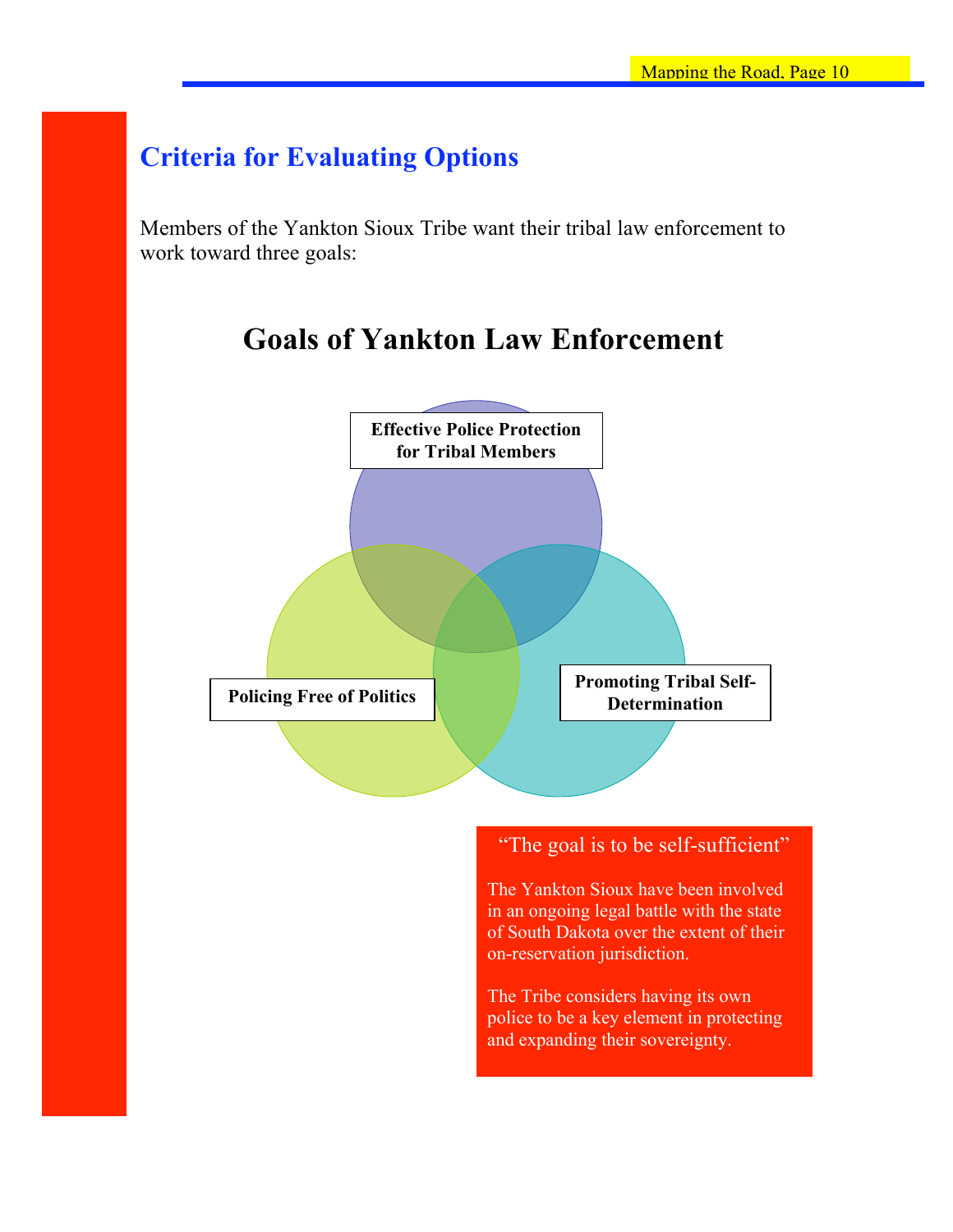The options for accomplishing the road map tasks should be evaluated in relation to the goals of the Tribe. Each option should be thought about in terms of the answers to these questions:

### **Effective Police Protection for Tribal Members**

- **Will the proposal make it easier for the officers to serve and protect tribal members?**
- **Will officers be qualified and properly trained?**
- **Will the officers be knowledgeable about the Yankton community?**

### **Policing Free of Politics**

- **Are officers independent and professional?**
- **Are lines of authority in law enforcement clear?**
- **Are policies and procedures written down and followed?**
- **Do the elements of law enforcement operate transparently?**

### **Promoting Tribal Self-Determination**

- **Does the Tribe have the capacity to do the job effectively?**
- **Is this a good use of the Tribe's limited resources?**
- **Does the proposal increase tribal control over its own affairs?**

Any arrangement that does not serve the Tribe's goals will ultimately fail, because it won't find support.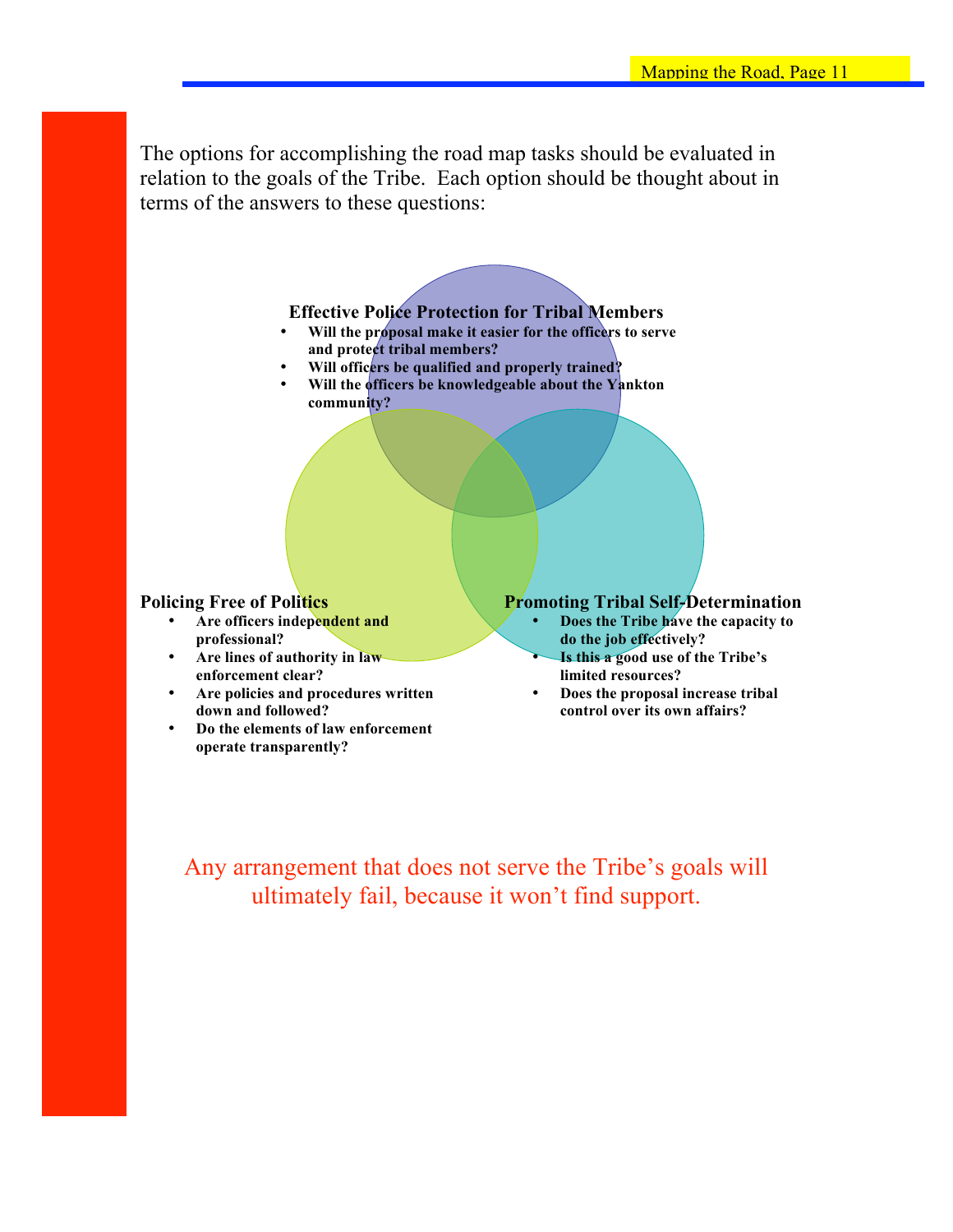# **Mission of the Public Safety Commission**

The original Yankton Public Safety Commission did not have a defined mission, and one has not been determined for the newly established Commission either.

Without a mission statement, there



will be uncertainly about the job that the Commission exists to do. Commissioners, members of the Business and Claims Committee, tribal police and tribal members may have very different ideas about whether the Commission is fulfilling its duties, and political dissension will arise.

Ideas from the Business and Claims Committee about the mission of the Public Safety Commission

- Liaison for citizen complaints
- Understand and explain the Yankton law and order code
- Make recommendations to the Business and Claims Committee
- Create a code of ethics
- Keep track of records and complaints
- Build trust in law enforcement
- Act as a buffer between people and the Business and Claims **Committee**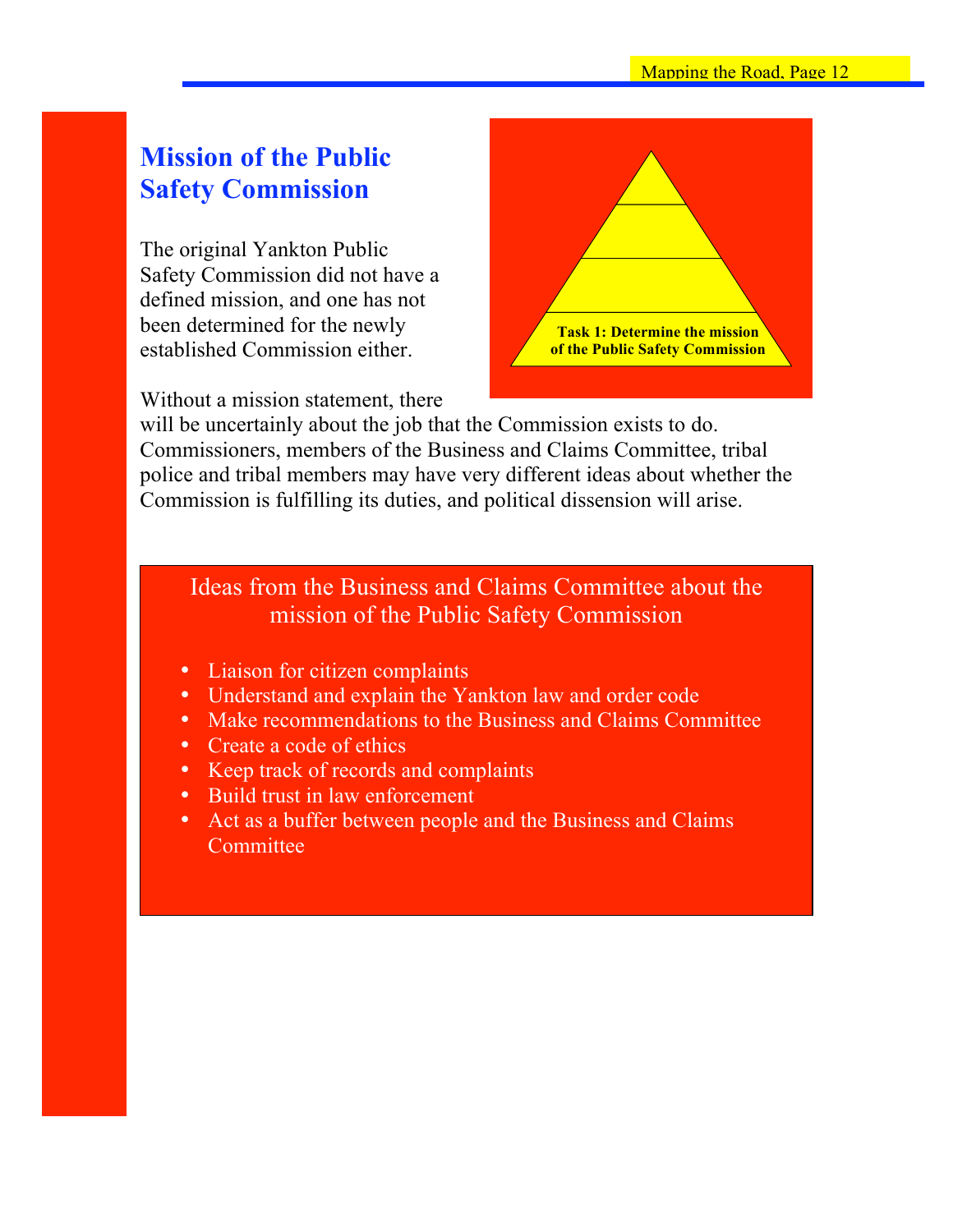## **A good mission statement has three attributes:**

### Articulation

A well-articulated mission statement is a clear, simple, longrange guide to what the Public Safety Commission's activity should be. It serves as an effective boundary for the Commission.

### Operational

An operational mission statement is known to everyone who deals with the Public Safety Commission, and is a guide for evaluating which specific activities and commitments are appropriate for it to undertake.

### Reinforced

A reinforced mission statement is reviewed regularly and used for planning, decision-making and evaluating whether the Commission's work is consistent with its purpose and criteria for success.

A mission statement based on the ideas about the purpose of the Public Safety Commission generated by the Business and Claims Commission and the

Tribe's goals for law enforcement might look like this:

*The mission of the Yankton Sioux Public Safety Commission is to promote professional and effective policing on the Yankton Sioux Reservation by advising the Business and Claims Committee on matters relating to law enforcement, and providing a forum for tribal members to express their concerns and complaints about tribal law enforcement. The Commission will work to build trust in tribal law enforcement by educating tribal members on the Tribe's law enforcement codes and practices, and by monitoring police adherence to standards of professional and ethical conduct.*

**Remember, a mission statement is only valuable if it is used.** 

**Make sure to return to the mission and apply it to decisions about the activities of the Commission.**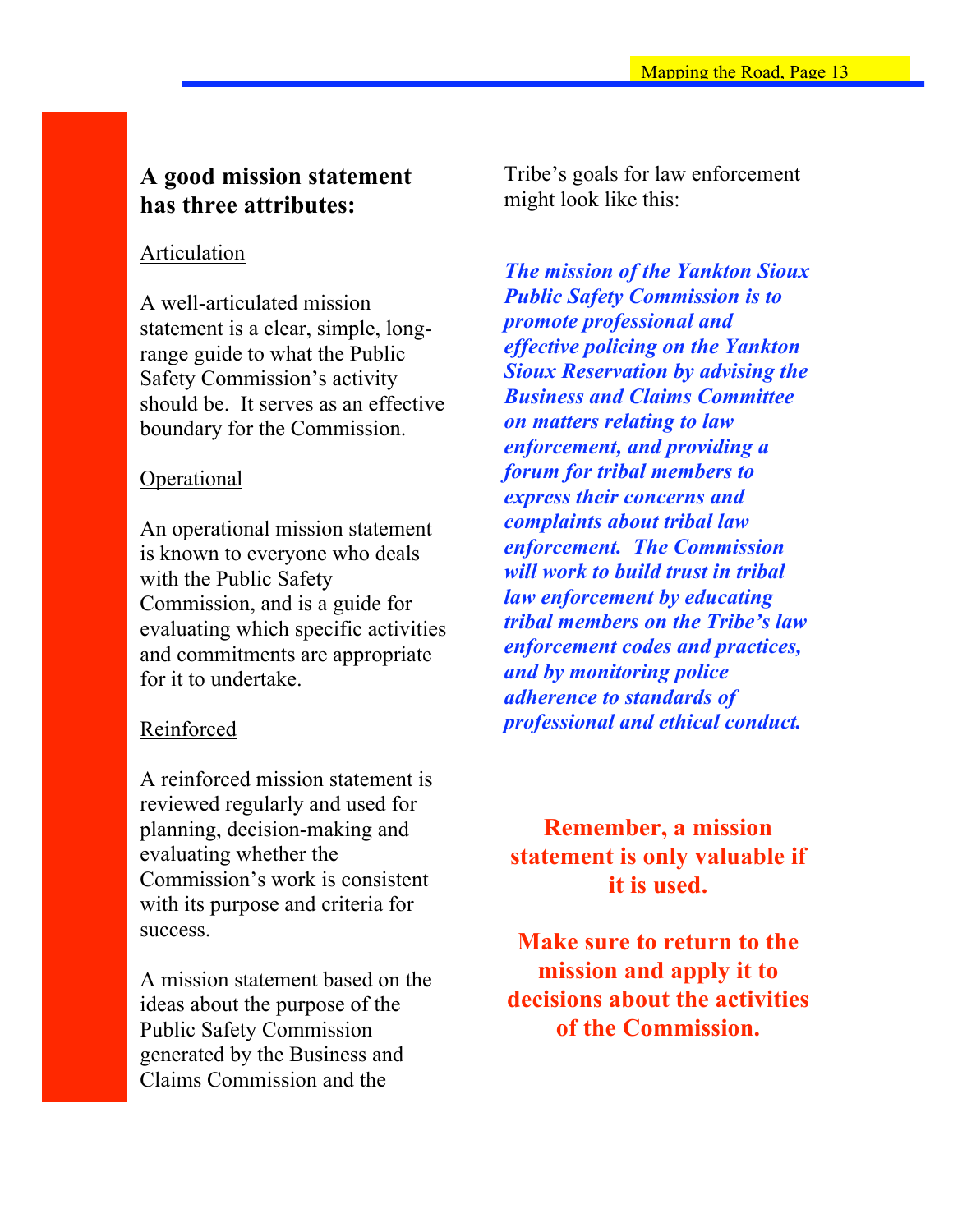# **Responsibilities and Powers of the Public Safety Commission**

Once the Public Safety Commission has a well-articulated and operational mission statement, it can be used to determine what the proper powers and responsibilities of the Public Safety Commission should be.



During my site visit to the Yankton Reservation, tribal officials and members suggested several possible responsibilities that the Public Safety Commission might take on. It might be possible for the Commission to do more than one of these things, but the more work the Commission takes on, the less time it will have to devote to each particular task.

## **► Civilian Complaint Board**

Almost everyone agreed that this would be a function of the Commission. Tribal members could lodge formal complaints with against tribal officers with the Commission, which would then record, evaluate and act on them. This is the

"Tribal members often simply want their concerns to be heard." -former tribal Public Safety Commissioner

primary role that the previous Commission played.

### $\triangleright$  Educate the Tribe on Law Enforcement

The Commission could work to increase member knowledge of the Tribe's laws and law enforcement procedures.

### $\triangleright$  Oversee Detention Facility and/or courts

Several people mentioned the possibility of the Commission's oversight extending beyond the police into the tribal court or the detention facility the Tribe is preparing to construct and operate.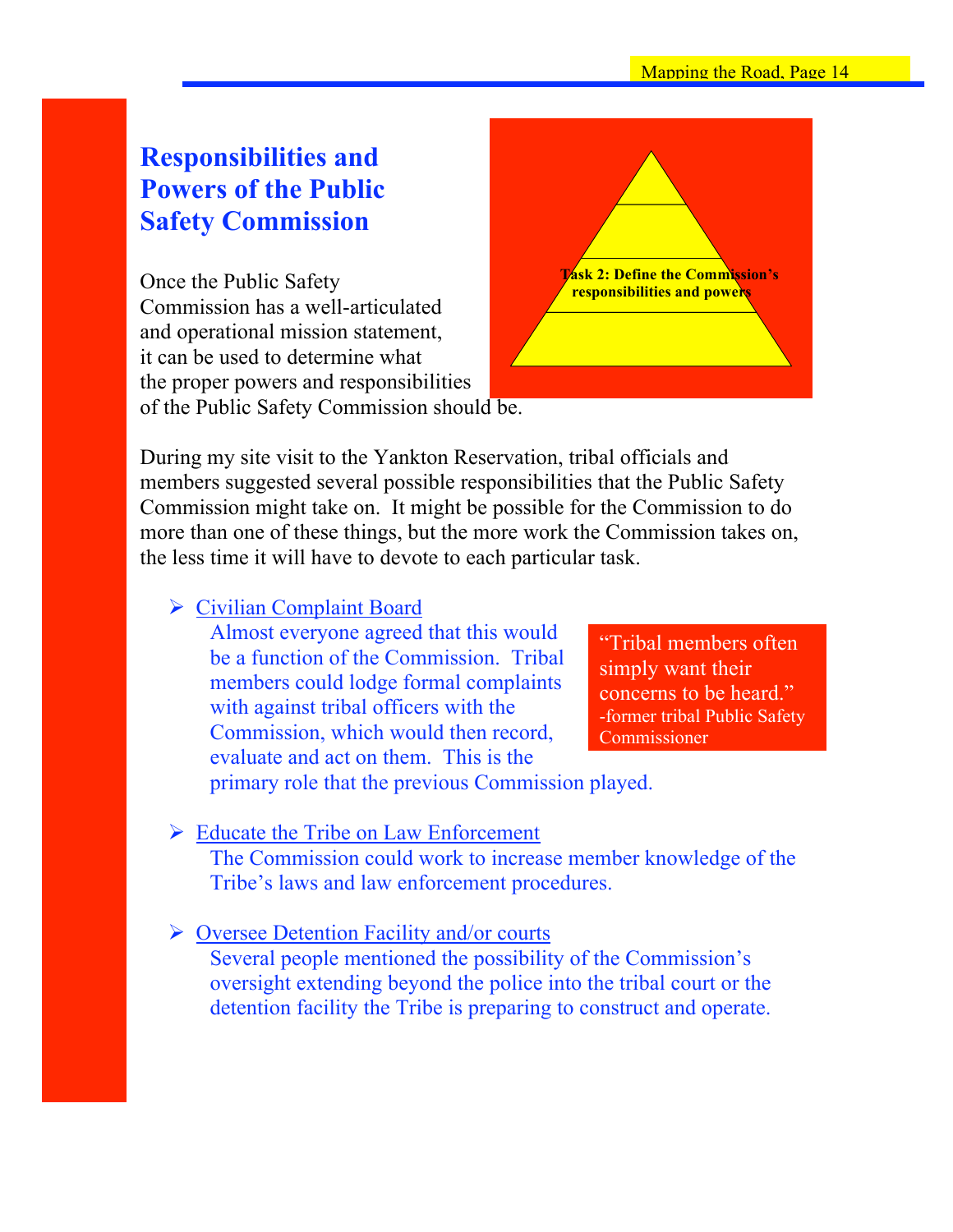$\triangleright$  Liaison with BIA

The Commission might work to bring tribal concerns to the attention of the BIA police chain of command.

Explore 638 Process

The Tribe might want to have the Commission investigate and strategize the Tribe's efforts to contract its entire department.

How do these proposed roles fit with tribal law enforcement goals?

|                                                        | <b>Policing free of</b><br><b>Politics</b>                                                                             | <b>Promoting Tribal</b><br><b>Self-Determination</b>                                                             | <b>Effective Police</b><br><b>Protection for</b><br><b>Tribal Members</b>                            |
|--------------------------------------------------------|------------------------------------------------------------------------------------------------------------------------|------------------------------------------------------------------------------------------------------------------|------------------------------------------------------------------------------------------------------|
| <b>Civilian Complaint</b><br><b>Board</b>              | Complaint process<br>must be formal,<br>with good written<br>records kept                                              | Tribe has<br>experience with this,<br>it is well within<br>their capabilities                                    | Could promote<br>public trust in the<br>police if done well                                          |
| <b>Educate Tribe on</b><br><b>Law Enforcement</b>      | Contributes to<br>transparency in law<br>enforcement                                                                   | Better member<br>knowledge of law<br>enforcement helps,<br>but who educates<br>the Commissioners?                | May promoted<br>citizen-police<br>cooperation                                                        |
| <b>Oversee Detention</b><br><b>Facility and Courts</b> | Legal authority for<br>this unclear;<br>Commission<br>oversight of courts<br>would require<br>constitutional<br>change | This is a lot for one<br>Commission to try<br>and do effectively                                                 | Will divide<br>Commission's focus<br>between police and<br>other areas                               |
| <b>BIA</b> liaison                                     | Seeks to establish<br>some form of formal<br>communication<br>between BIA law<br>enforcement and the<br>Tribe          | Could develop<br>stronger Yankton<br>role in partnership<br>with BIA on law<br>enforcement                       | Could help handle<br>mixed-department<br>management<br>problems                                      |
| <b>Explore 638</b><br><b>Process</b>                   | Neutral                                                                                                                | Can plan<br>strategically to<br>ensure Tribe is<br>prepared for full<br>contracting; might<br>add a lot of costs | <b>Future effectiveness</b><br>of Yankton police<br>depends on careful<br>planning of<br>contracting |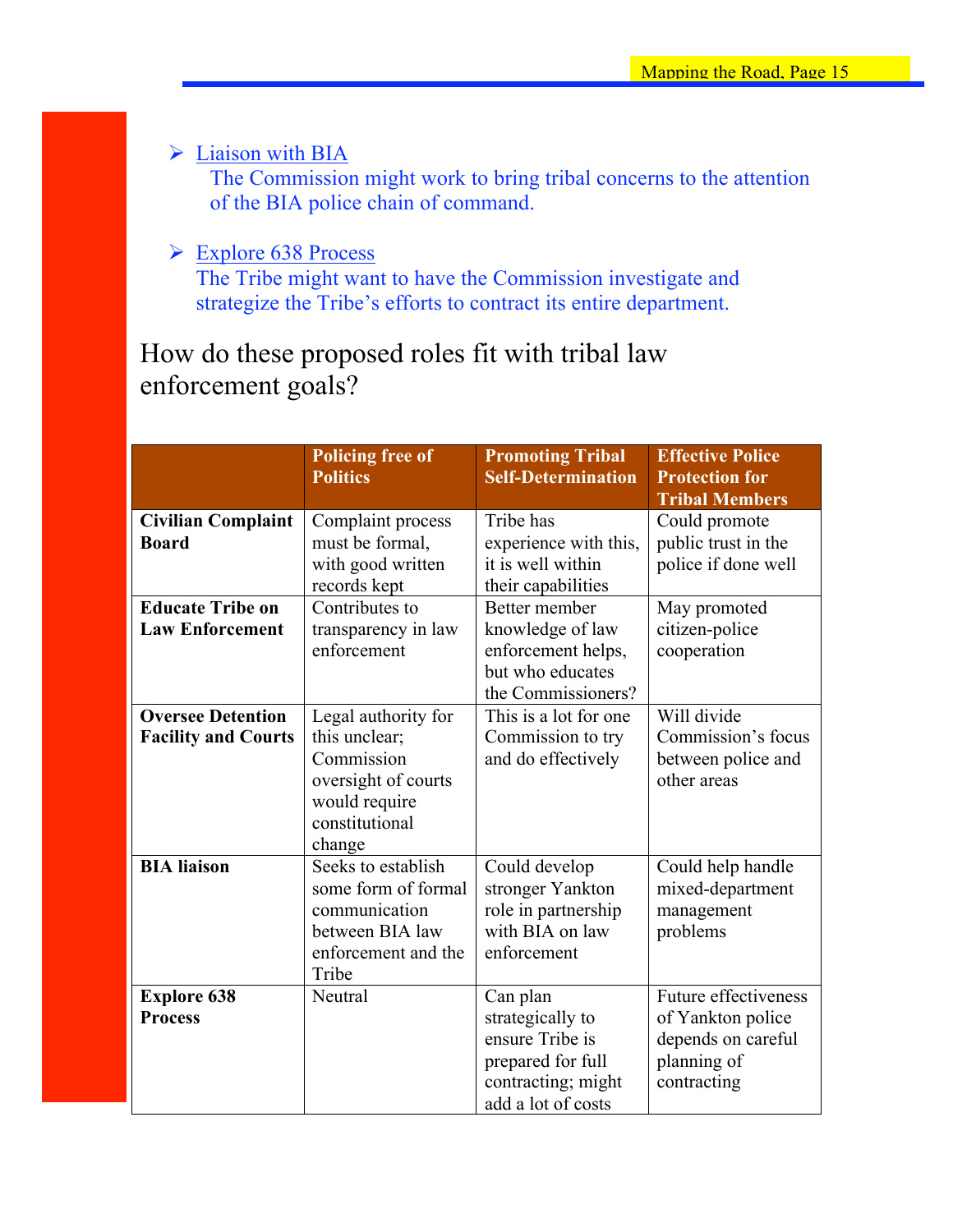# What powers should the Commission have to fulfill its mission?

- $\triangleright$  Should it have advisory powers, to guide the action of the Business and Claims Committee and a future Yankton police chief?
- $\triangleright$  Should it have the power to make binding decisions about Yankton law enforcement?
- $\triangleright$  Should it have the power to initiate investigations of matters pertaining to Yankton law enforcement?

|                 | <b>Policing free of</b><br><b>Politics</b> | <b>Promoting Tribal</b><br><b>Self-Determination</b> | <b>Effective Police</b><br><b>Protection for</b><br><b>Tribal Members</b> |
|-----------------|--------------------------------------------|------------------------------------------------------|---------------------------------------------------------------------------|
| <b>Advisory</b> | Creates a buffer                           | This is the direction                                | Neutral                                                                   |
|                 | between the                                | that most tribes with                                |                                                                           |
|                 | Business and                               | similar commissions                                  |                                                                           |
|                 | <b>Claims Commission</b>                   | have gone                                            |                                                                           |
|                 | and political                              |                                                      |                                                                           |
|                 | pressure from                              |                                                      |                                                                           |
|                 | members                                    |                                                      |                                                                           |
| Decision-making | Disagreement on                            | Requires substantial                                 | Consensus in Indian                                                       |
|                 | this power led to                          | tribal investment in                                 | Country: Police                                                           |
|                 | dissolution of                             | the Commission                                       | most effective when                                                       |
|                 | previous                                   |                                                      | police chief                                                              |
|                 | Commission                                 |                                                      | exercises this power                                                      |
| Investigatory   | Opens door for                             | Requires substantial                                 | Could paralyze                                                            |
|                 | politicization of the                      | tribal investment in                                 | policing if used too                                                      |
|                 | Commission                                 | the Commission                                       | often                                                                     |

The last Yankton Public Safety Commission fell apart due to an inability to come to agreement with the Business and Claims Commission about the powers it should have.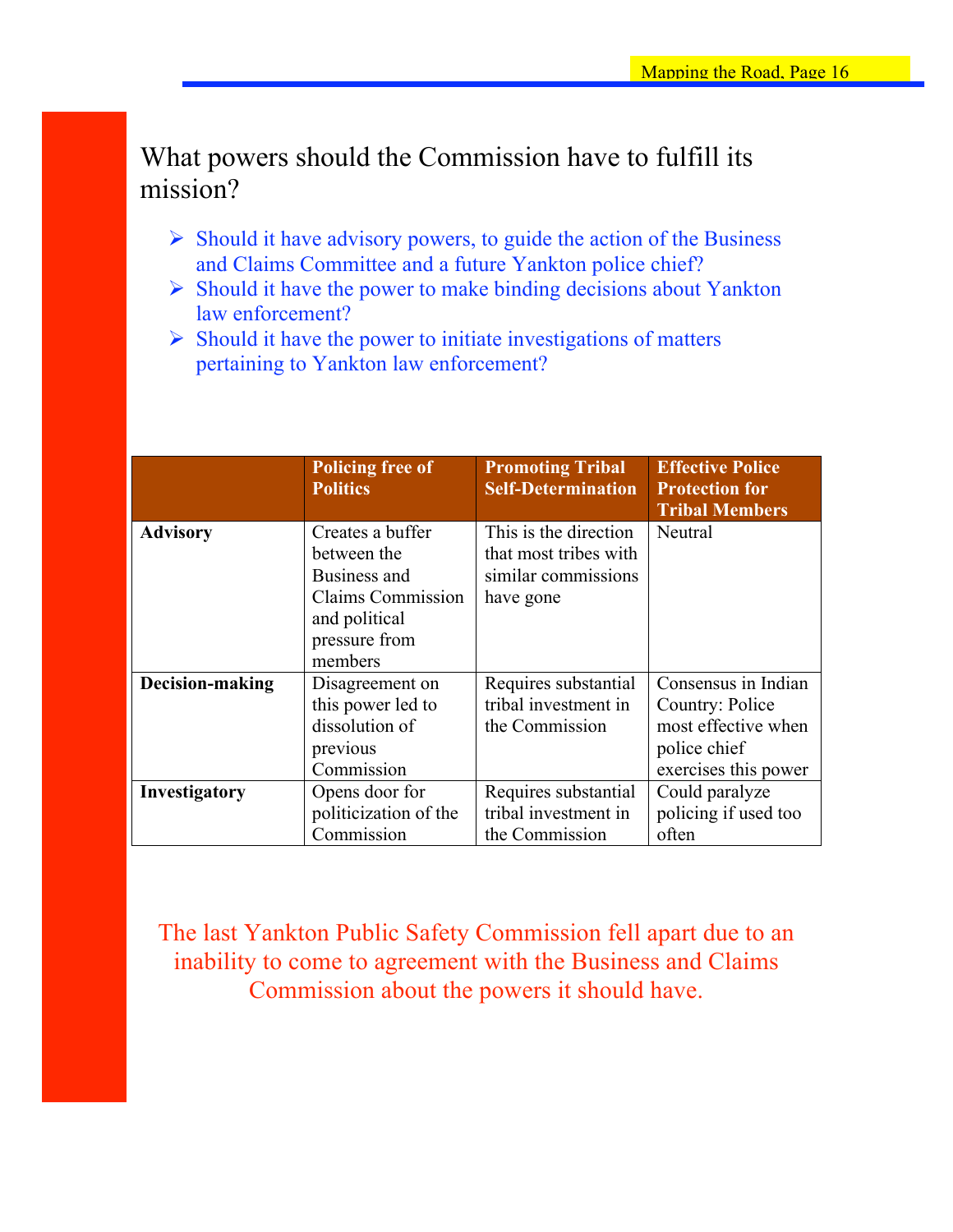# **Qualifications of the Public Sa Commiss**

The Business and Claims  $Common$  did not set out any guidelines for the entire ifications a tribal member show have in order to sit on the  $\mathbf{I}$ **Commission** 

The more p the Commis granted, the important the qualification the Commis become.

The Tribe  $m<sub>i</sub>$  wish to set:



The success  $\begin{bmatrix} \bullet & \bullet \\ \bullet & \bullet \end{bmatrix}$  lic Safety Commission in upholding professional policing on the Yankton Reservation, free of politics, depends heavily on the police officers recognizing the legitimacy of the Commission's oversight. During my site visit, I encountered considerable skepticism from former (a possibly future) Yankton police officers about the Commissioners being over them and reviewing their actions.

A particular as raised about the presence on the Commission of individuals  $\mathbf{w}$  has police records.

 $\triangleright$  Minimum contractions to sit on the Commission (such as not having a criming conviction that can be used to screen applicants  $\triangleright$  Knowledge  $\triangleright$  Knowledge if it is interested after appointment through the Commissioners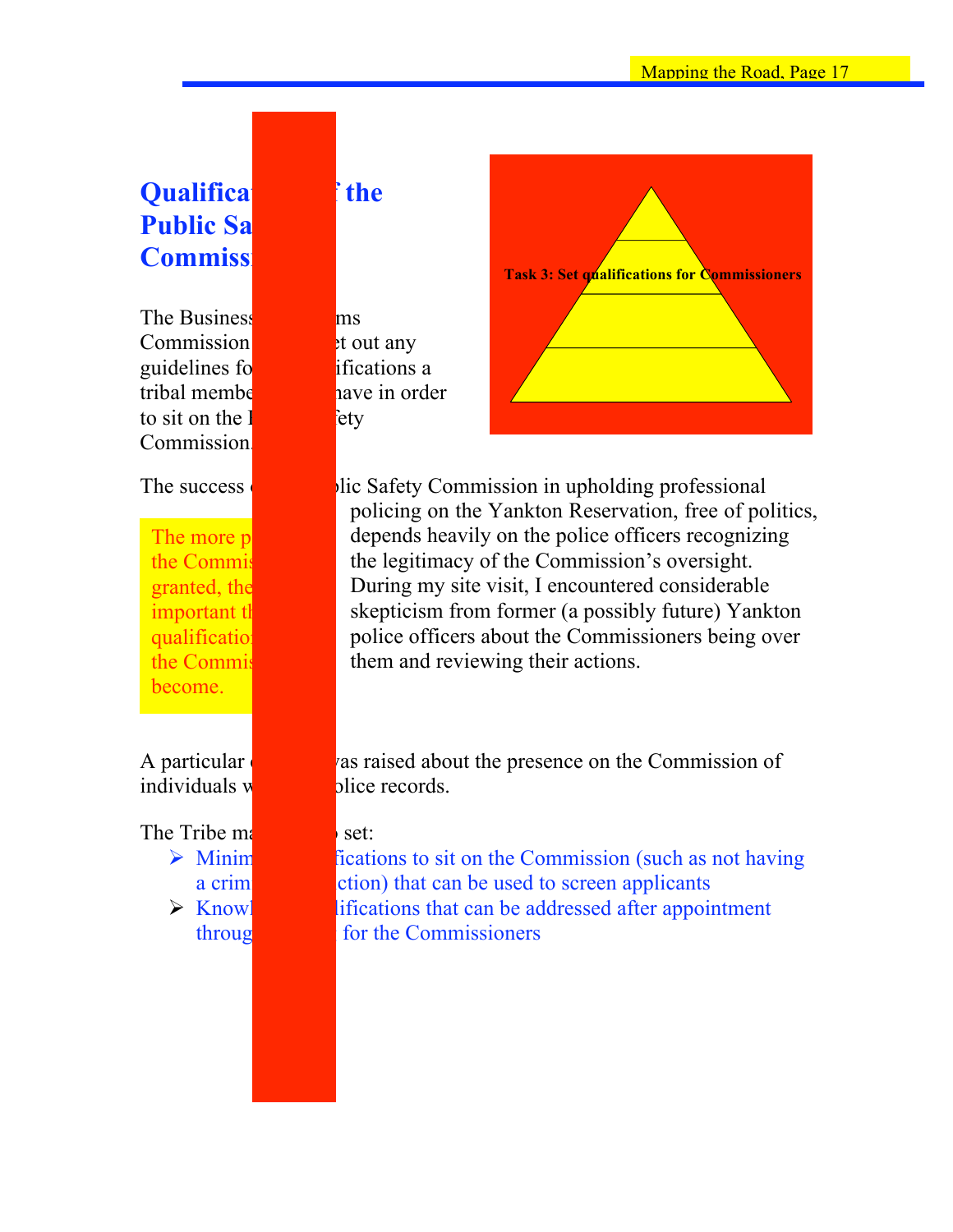The Office of Justice Programs in the United States Department of Justice offers funds for training of Commissioners. In response to an inquiry about funding for training Yankton Public Safety Commissioners, I was told:

*Before training commissioners, it is imperative to develop the base line information such as the policies and procedures for a commission/ commissioners. This will be used to train the Commissioners. What work has been done to complete the policies and procedures (or such) for this Commission? Has the tribe started on the development of the mission, goals, etc for the Commission? Defined the role of the Commissioners?* 

Yankton will have to answer these questions before training funding for Commissioners is available to them.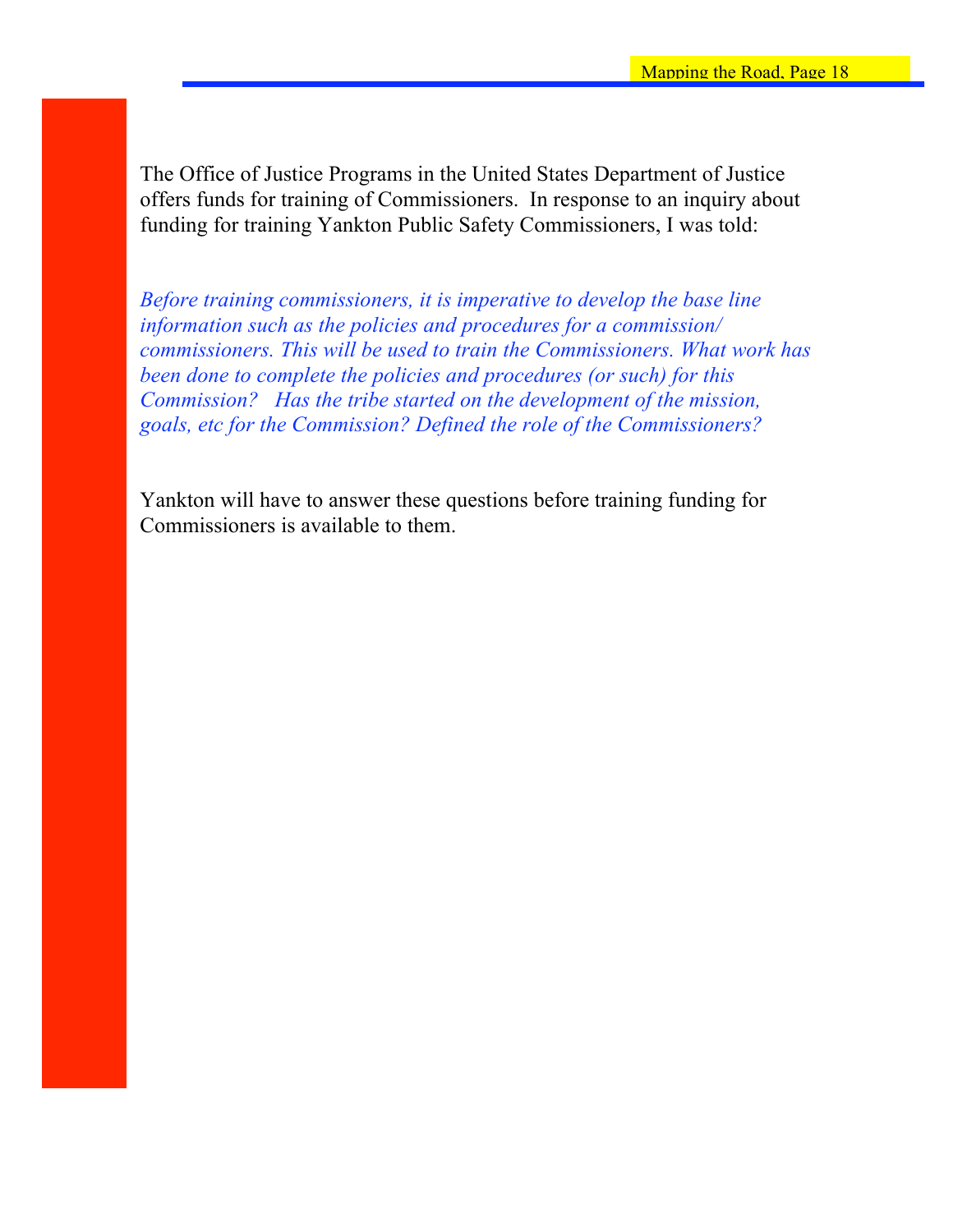# **Standards for Tribal Police Officers**

There is a consensus in the Yankton Sioux government that the mission of the Public Safety Commission includes holding tribal officers to standards of professional and ethical conduct.



If tribal officers are to work in a professional and independent manner, it is necessary for it to be clear what these standards are. The Tribe does not currently have any formal standards for police officer conduct. Without such standards, the perception, or the reality, could easily arise the that officers are being disciplined or dismissed for political reasons, or protected from being disciplined or dismissed for political reasons.

The Tribe should designate already existing standards to hold officers accountable to, or create their own. The simplest existing standards to use would be the BIA's.

|                         | <b>Policing free of</b><br><b>Politics</b>                                               | <b>Protecting and</b><br><b>Expanding</b><br><b>Sovereignty</b>                                  | <b>Effective Police</b><br><b>Protection for</b><br><b>Tribal Members</b> |
|-------------------------|------------------------------------------------------------------------------------------|--------------------------------------------------------------------------------------------------|---------------------------------------------------------------------------|
| <b>BIA</b> standards    | These rules are<br>ready-made, and<br>familiar to both<br>tribal officers and<br>members | Leaves the<br>determination of<br>what constitutes<br>good policing to the<br>BIA, not the Tribe | Good, professional<br>standards                                           |
| <b>Tribal Standards</b> | Tribal standards<br>must be clear and<br>transparently<br>applied                        | Tribe determines<br>what is appropriate.<br>policing for its<br>members                          | Many effective<br>tribal departments<br>operate under tribal<br>standards |

The Bay Mills Indian Community's tribally-created standards for police officers is provided as an example in Appendix A.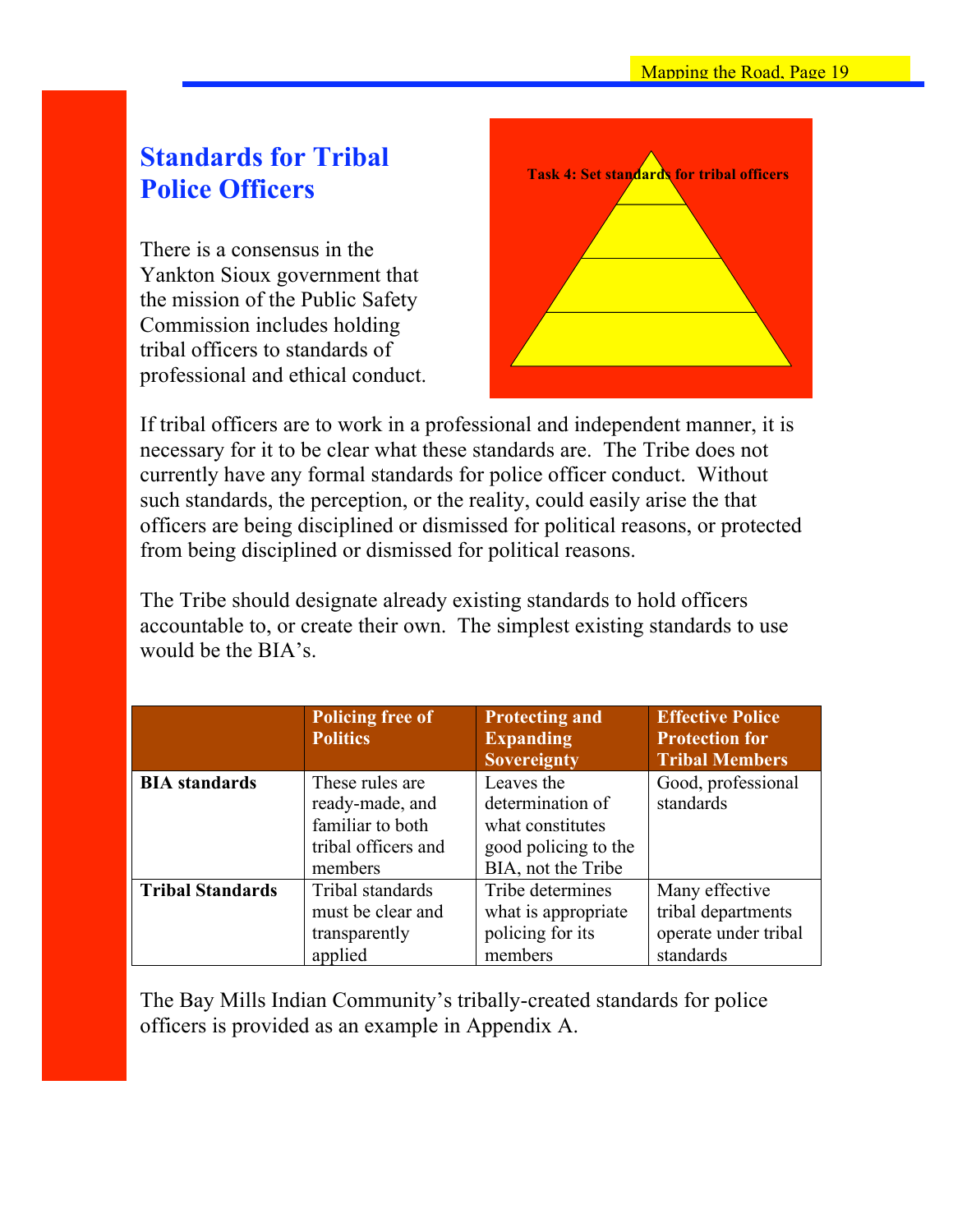# **Next Steps**

The 4 tasks necessary to create a Public Safety Commission that upholds the independence and professionalism of the Yankton police can be carried out in three stages:



## Laying the Foundation

### Public Safety Commission

- $\triangleright$  Draft mission statement for the Commission
- $\triangleright$  Set up a meeting schedule and procedures for the meetings
- $\triangleright$  Create the written complaint forms to be used by members wishing to make a formal complaint
- $\triangleright$  Set up record-keeping system for Commission business

### Business and Claims Committee

 $\triangleright$  Adopt an ordinance defining the mission, responsibilities and powers of the Public Safety Commission, and the minimum qualifications to sit as a Commissioner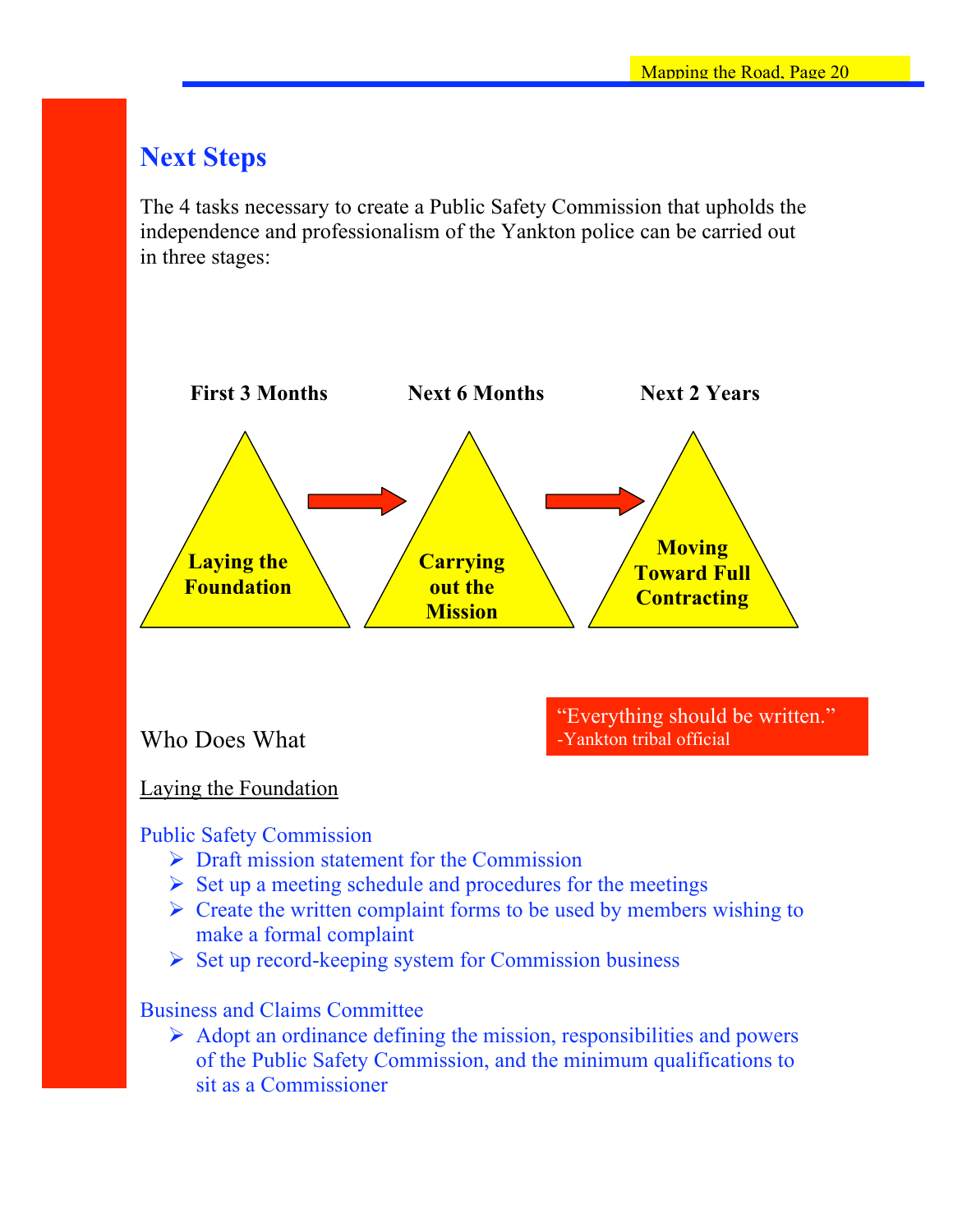- $\triangleright$  Adopt an ordinance on the hiring, discipline and dismissal standards for tribal officers
- $\triangleright$  Create a budget for the Public Safety Commission

## BIA

 $\triangleright$  Monitor tribal progress on completing these tasks, providing advice as needed

## **Carrying out the Mission**

## Public Safety Commission

- $\triangleright$  Apply for training from the Office of Justice Programs
- $\triangleright$  Begin oversight activity defined in Commission ordinance
- $\triangleright$  Participate in training

### Business and Claims Committee

 $\triangleright$  Put the ordinances adopted in the Laying the Foundation stage before the General Council for approval

### BIA

 Designate representative to attend Public Safety Commission meetings to facilitate communication with BIA law enforcement chain of command

## **Moving toward Full Contracting**

## Public Safety Commission

 $\triangleright$  Draft adapted Commission procedures for dealing with an independent Yankton police department and police chief

## Business and Claims Committee

 $\triangleright$  Designate a body to plan the process of fully contracting the law enforcement function from the BIA

"We have to make sure we have people who know what they're doing." -Yankton tribal official

 $\triangleright$  Act on any recommendations given regarding preparation to assume control of law enforcement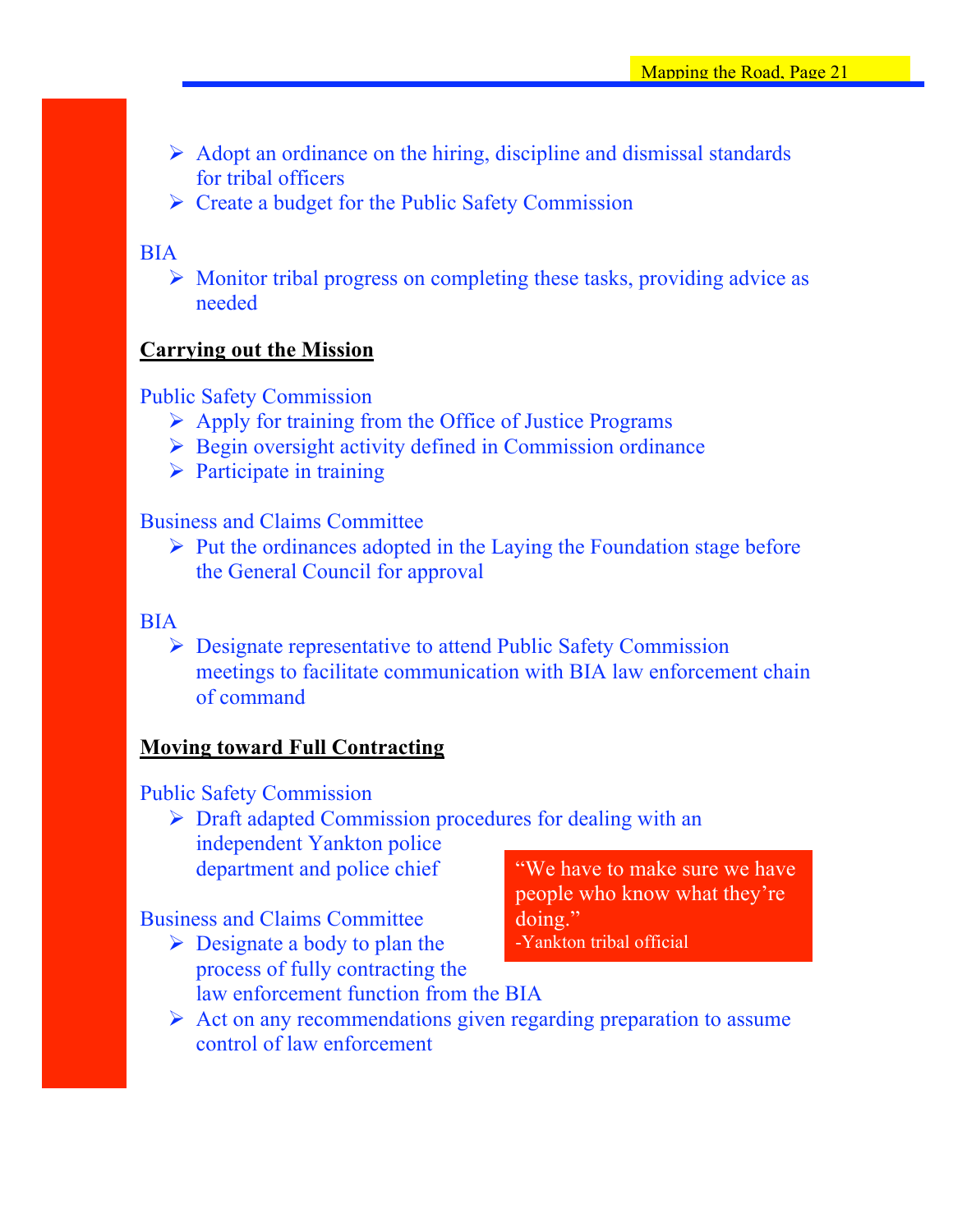BIA

- $\triangleright$  Identify and train potential candidates for Yankton chief of police
- Assist contracting planning body to outline benefits and costs of contracting

**"There's the potential for Yankton to be leaders in doing service for nonmember law enforcement as well."** -Yankton tribal official

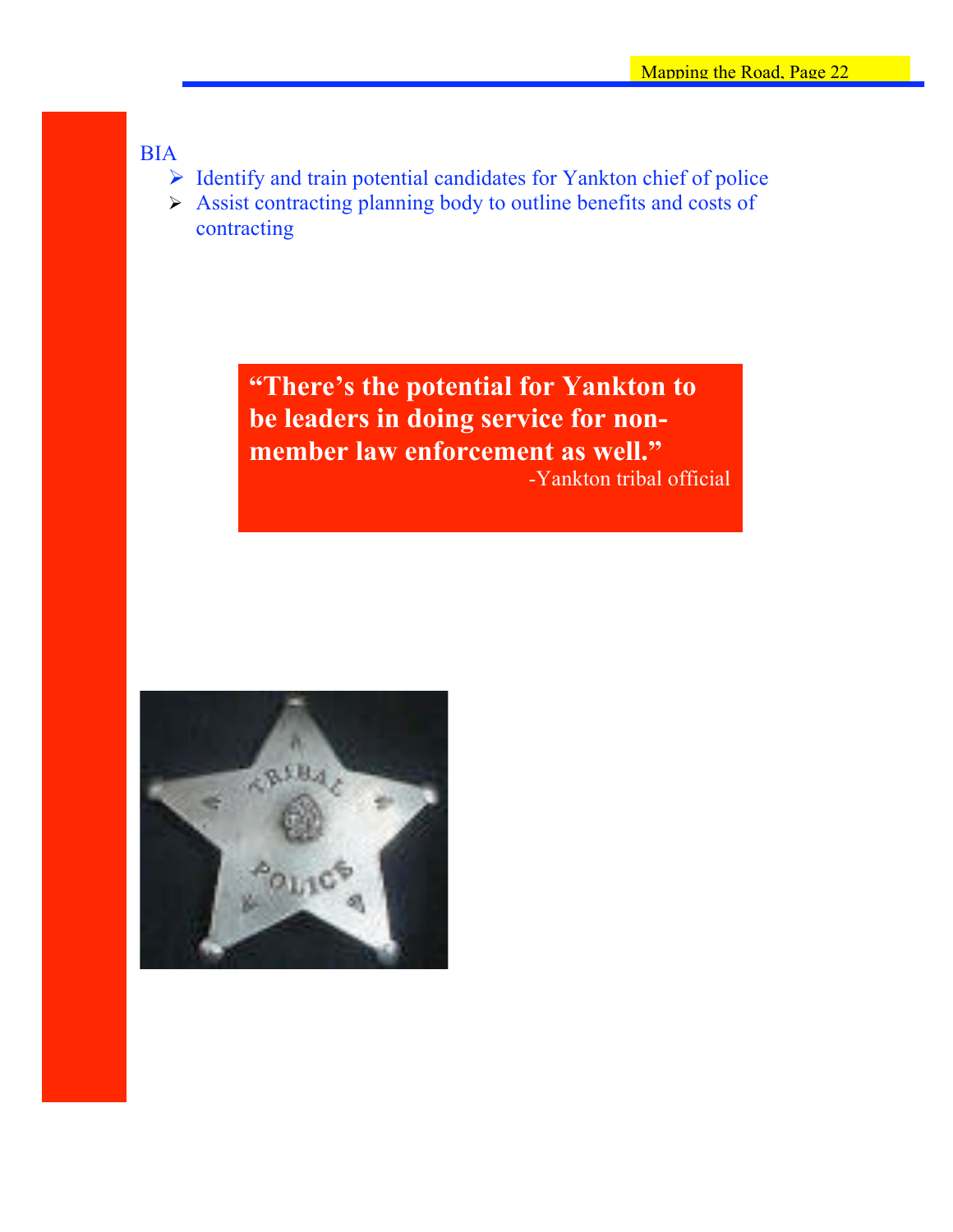# **Appendix A—Bay Mills Indian Community Tribal Officer Standards**

# **Chapter IX**

# **TRIBAL LAW ENFORCEMENT OFFICERS**

- 901. LAW ENFORCEMENT OFFICER DEFINED. A law enforcement officer of the Bay Mills Indian Community is:
	- A. Employed by the Tribe to enforce its general criminal and civil ordinances; or
	- B. Employed by the Tribe to enforce its conservation laws; or
	- C. Employed the United States, another Indian tribe, an intertribal organization, the State of Michigan, or a political subdivision of the State, and is authorized by the Tribe to enforce its laws.
- 902. QUALIFICATIONS. The Executive Council of the Tribal Council may appoint persons as tribal law enforcement officers. To be eligible for appointment, an officer shall possess the following qualifications:
	- A. Be of sound physical and mental condition and evidence no use of controlled substances without a prescription issued therefor;
	- B. Have no conviction of a felony for which s/he has not received a pardon;
	- C. Be of legal age; and
	- D. Within one (1) year of appointment, successfully complete the approved Basic Police Training Course conducted at the Federal Police Academy or similar course substantially meeting or exceeding the level of training provided by said Academy.
- 903. DUTIES AND RESPONSIBILITIES. It is the duty and responsibility of each law enforcement officer to conduct him/herself as follows: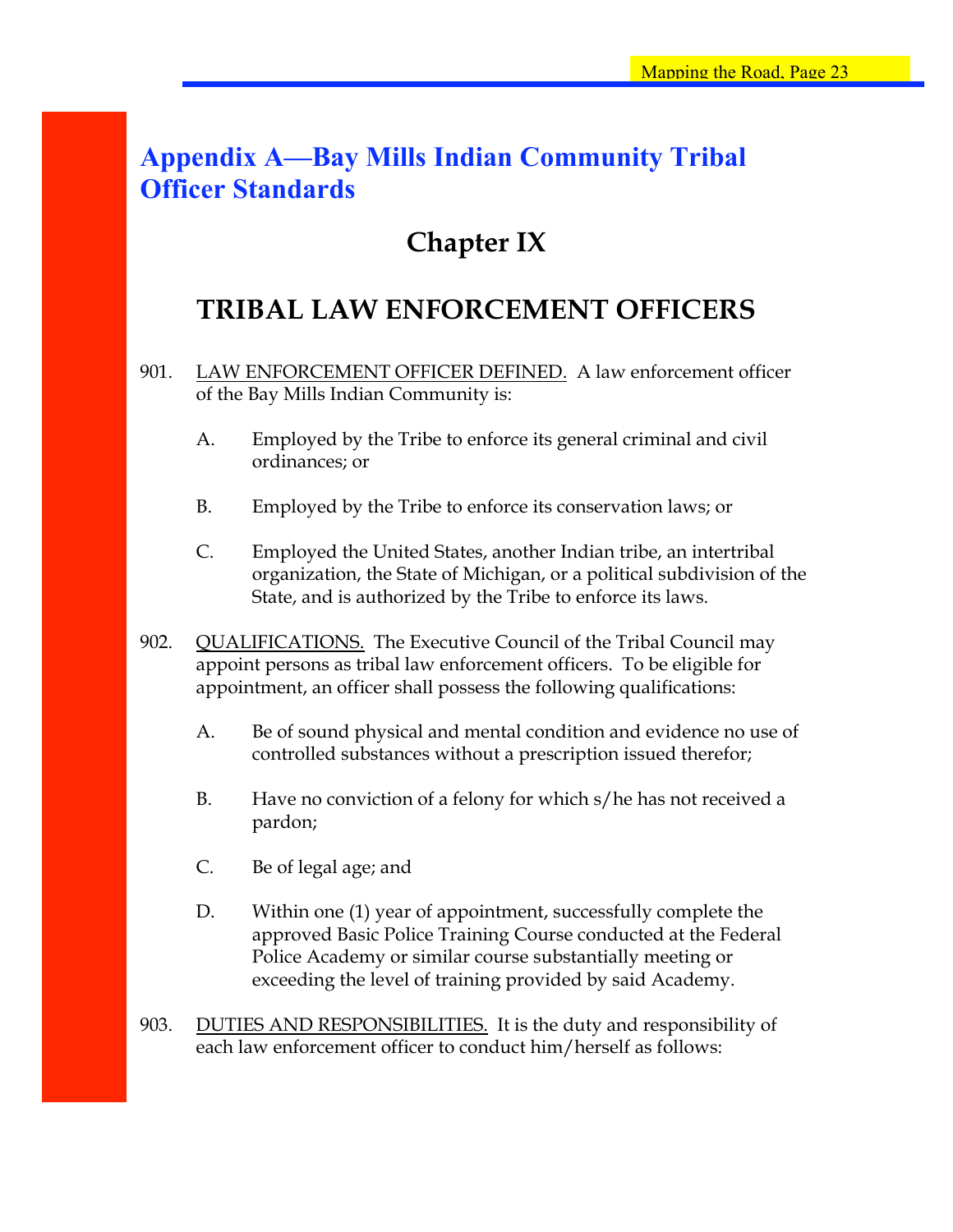- A. To obey promptly all orders of the Tribal Court of the Bay Mills Indian Community;
- B. To lend assistance to fellow officers;
- C. To protect the general public and assist any person in need;
- D. To report and investigate all violations of any law coming to his/her notice or reported for attention;
- E. To arrest all persons observed violating the laws or committing offenses under tribal law;
- F. To carry a firearm while on active duty, for which the officer is qualified pursuant to 25 C.F.R. sec. 11.304(e);
- G. To inform him/herself of the laws, regulations and offenses applicable to the Reservation of the Bay Mills Indian Community and to the areas ceded under the Treaty of March 28, 1836 (7 Stat. 491);
- H. To prevent violations of the law and the committing of offenses under the ordinances of the Tribe or the laws of the United States;
- I. To abstain from the use of intoxicants and controlled substances while on active or on-call duty status;
- J. To refrain at all times, whether on or off-duty, from any utilization of a controlled substance without the requisite prescription therefore, and from engaging in any act which would bring discredit upon the Tribe's Law Enforcement Department and/or its branches and divisions;
- K. To refrain from the use of inappropriate language when representing the Tribe to the general public and to other law enforcement agencies;
- L. To use only necessary force in making an arrest, search or seizure;
- M. To promptly notify his/her commanding officer of all arrests made by him/her and to submit proper arrest records and investigative reports in accordance with established department procedures;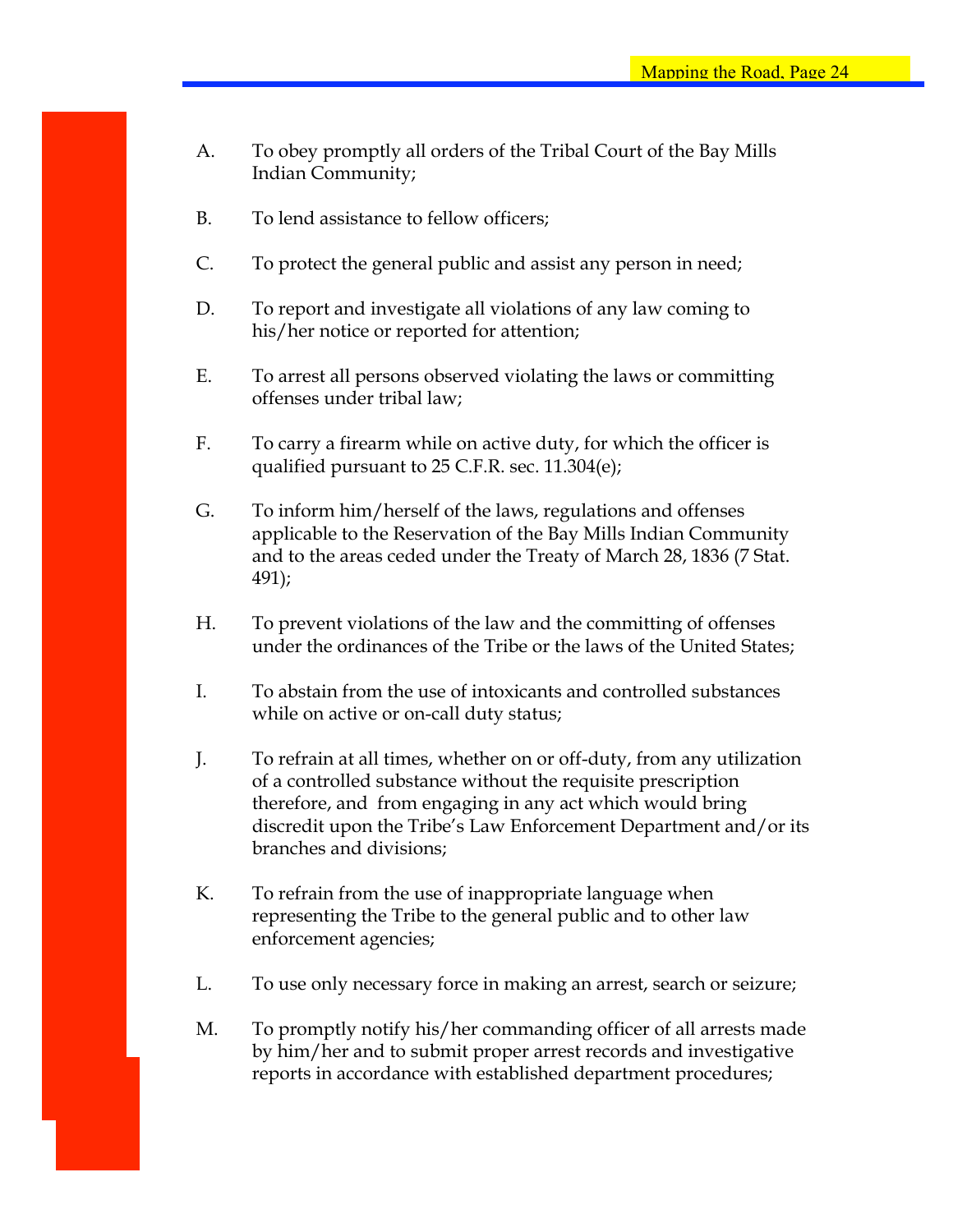- N. To not willfully violate any laws of the United States or the State of Michigan, unless said provision is declared to be violative of treaty rights reserved to the Tribe or in conflict with tribal law;
- O. To keep all equipment furnished in reasonable repair and order, and to ensure that none is used by any person not a law enforcement officer;
- P. To maintain the minimum standards for law enforcement officers contained in  $25$  C.F.R. sec. 11.304 (g) and (h);
- Q. To report to his/her commanding officer violations of these duties which s/he observes or of which s/he has knowledge; and
- R. To comply at all times with the Law Enforcement code of Ethics.
- 904. DISMISSAL. The Executive Council may suspend or dismiss any tribal law enforcement officer for any noncompliance with the duties and requirements of Sec. 903, and/or neglect of duty.
- 905. CONTROL OF TREATMENT OF PRISONERS. Tribal law enforcement officers shall be responsible for the treatment and control of prisoners in their custody. Visible cuts, bruises, or other apparent injuries suffered by any person arrested shall be reported in writing to their commanding officers. Officers shall exert only such force as is necessary to overcome resistance to lawful arrest and to maintain proper custody of a prisoner.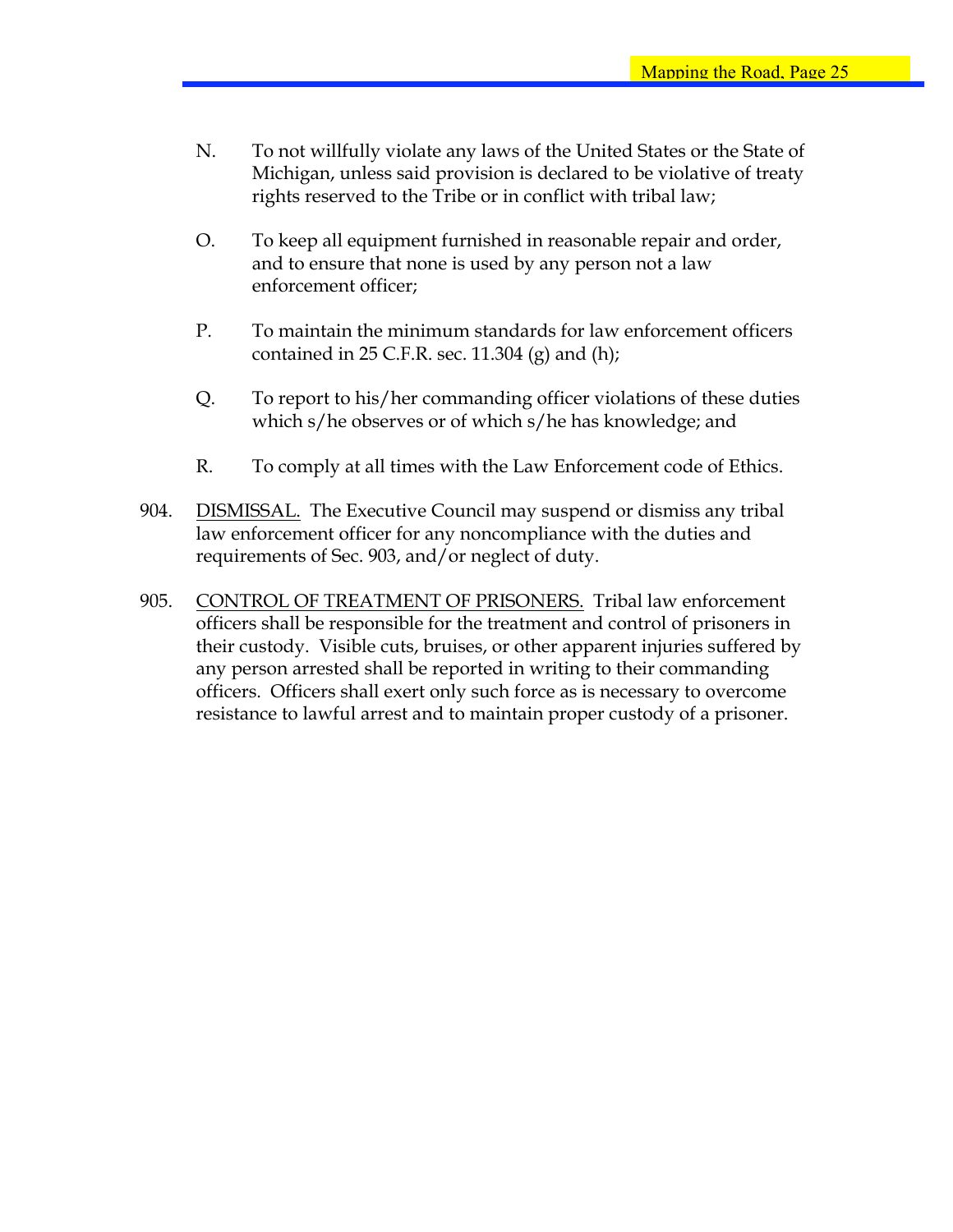# **Appendix B—Resources on Law Enforcement Structure**

This is a short list of resources on law enforcement practice and management issues that might be of use to consult in defining the structure of the Yankton tribal police. Many of them also offer training that might be valuable to the Public Safety Commission.

Commission on Accreditation for Law Enforcement Agencies (CALEA)

The main accreditation organization for law enforcement agencies throughout the United States. Their accreditation standards are a useful guide for what is considered the norm for structure and management of law enforcement. The Gila River Police Department has just begun the accreditation process through CALEA.

10302 Eaton Place, Ste. 100 Fairfax, VA 22030 800-368-3757 calea@calea.org *www.calea.org*

International Association of Chiefs of Police (IACP)

Offers training and other professional assistance to police departments of all sizes.

> 515 North Washington St. Alexandria, VA 22314 703-836-6767 or 800-THE-IACP *www.theiacp.org*

## Office of Justice Programs, United States Department of Justice

OJP offers training and funding for training of various kinds. Could be a source of training for the Public Safety Commission. Contact Norena Henry regarding this, at henry@ojp.usdoj.gov, or 202-616-3205